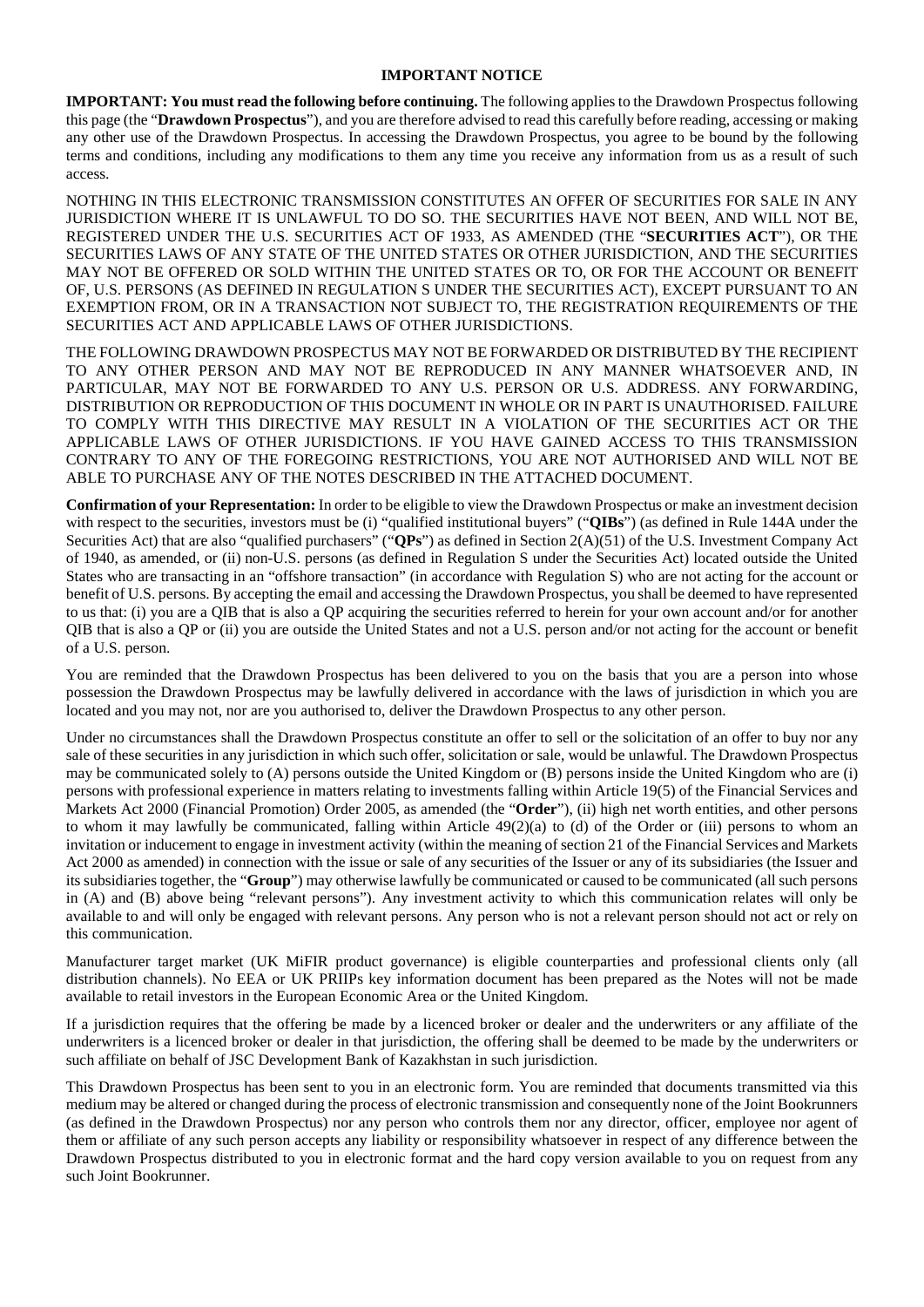

### **JSC Development Bank of Kazakhstan**

(*a joint stock company organised in the Republic of Kazakhstan*)

#### **DRAWDOWN PROSPECTUS**

**prepared in connection with KZT100,000,000,000 10.95% Notes due 2026 issued as Series 10 under the U.S.\$3,000,000,000 Medium Term Note Programme** 

This Drawdown Prospectus (the "**Drawdown Prospectus**"), which must be read and construed as one document in conjunction with information incorporated by reference herein (see "*Documents Incorporated by Reference*"), which includes the base prospectus dated 28 April 2021 (the "**Base Prospectus**"), is prepared in connection with the issue of KZT 100,000,000,000 10.95% Notes due 2026 (the "**Series 10 Notes**" or the "**Notes**") by JSC Development Bank of Kazakhstan (the "**Issuer**" or "**DBK**") under its U.S.\$3,000,000,000 Medium Term Note Programme (the "**Programme**").

The issue price of the Notes is 99.812% of their aggregate nominal amount, payable in U.S. Dollars based on an exchange rate for the conversion of Tenge into U.S. Dollars of KZT 429.33 = U.S.\$1.00, which is the Tenge / U.S. Dollar daily official (market) foreign exchange rate as at 29 April 2021, as reported by the National Bank of Kazakhstan (the "**NBK**") and published on its website (https://www.nationalbank.kz/en/exchangerates/ezhednevnye-oficialnye-rynochnye-kursy-valyut). The Notes will bear interest from (and including) 6 May 2021 (the "**Interest Commencement Date**") to (and excluding) 6 May 2026 (the "**Maturity Date**") at the fixed rate of 10.95% *per annum* payable semi-annually in arrear on 6 May and 6 November in each year. As the Notes are denominated in Tenge while, interest, principal and other amounts are payable in U.S. Dollars, the effective yield on an investment in Note in U.S. Dollars will be affected by fluctuations in the exchange rate between the Tenge and the U.S. Dollar. Accordingly, the effective interest rate paid on a U.S. Dollar-denominated investment in the Notes may not equal the nominal interest rate stated herein, which is to be applied to the outstanding balance of the principal amount of the Notes stated in Tenge, and the total yield, stated in percentage terms, on an investment in the Notes may not be the same when calculated in U.S. Dollars when calculated in Tenge.

All amounts of interest, principal and other amounts in respect of the Notes will be calculated by Citibank N.A., London Branch or any successor thereof in its capacity as calculation agent (the "**Calculation Agent**") for payment in U.S. Dollars by dividing the relevant Tenge mounts by the Average Representative Market Rate on the applicable Rate Calculation Date (each as defined in "*Amendments to the Terms and Conditions of the Notes with respect to the Series 10 Notes*" below).

#### **AN INVESTMENT IN THE NOTES INVOLVES A HIGH DEGREE OF RISK. SEE "***RISK FACTORS***" IN THE BASE PROSPECTUS AND HEREIN FOR A DISCUSSION OF CERTAIN FACTORS THAT SHOULD BE CONSIDERED IN CONNECTION WITH AN INVESTMENT IN THE NOTES.**

The Notes have not been, and will not be, registered under the U.S. Securities Act of 1933, as amended (the "**Securities Act**"), and subject to certain exceptions, may not be offered or sold within the United States or to, or for the account or benefit of, U.S. persons (as defined in Regulation S under the Securities Act ("**Regulation S**")). The Notes may be offered and sold (i) within the United States to persons who are qualified institutional buyers (each, a "**QIB**"), as defined in Rule 144A under the Securities Act ("**Rule 144A**") and are also qualified purchasers (each, a "**QP**") as defined in Section 2(a)(51) of the U.S. Investment Company Act of 1940 (the "**Investment Company Act**"), as amended, in reliance on the exemption from registration provided by Rule 144A (such Notes so offered and sold, the "**Rule 144A Notes**") and (ii) to non U.S. persons in offshore transactions in reliance on Regulation S (such Notes so offered and sold, the "**Regulation S Notes**"). For a description of these and certain further restrictions, see "*Subscription and Sale*" and "*Transfer Restrictions*" in the Base Prospectus.

The Notes will be issued in denominations of KZT 100,000,000 and integral multiples of KZT 500,000 in excess thereof. The Regulation S Notes will be represented on issue by a global note (the "**Regulation S Global Note**") in registered form without interest coupons attached. The Rule 144A Notes will be represented on issue by a global note (the "**Rule 144A Global Note**", and, together with the Regulation S Global Note, the "**Global Notes**" and each, a "**Global Note**") in registered form without interest coupons attached. The Regulation S Global Note will be deposited with, and registered in the name of a nominee for, a common depositary for Euroclear Bank SA/NV ("**Euroclear**") and Clearstream Banking S.A. ("**Clearstream, Luxembourg**"). The Rule 144A Global Note will be deposited with a custodian for, and registered in the name of Cede & Co. as nominee for, the Depository Trust Company ("**DTC**"). Beneficial interests in each Global Note will be shown on, and transfers thereof will be effected only through records maintained by, DTC, Euroclear or Clearstream, Luxembourg. Definitive Notes in registered form will only be available in certain limited circumstances as described therein.

This Drawdown Prospectus has been approved by the United Kingdom Financial Conduct Authority ("**FCA**"), as competent authority under Regulation (EU) № 2017/1129 as it forms part of domestic law by virtue of the European Union (Withdrawal) Act 2018 ("**EUWA**") ("**UK Prospectus Regulation**"). The FCA only approves this Drawdown Prospectus as meeting the standards of completeness, comprehensibility and consistency imposed by the UK Prospectus Regulation. Such approval should not be considered as an endorsement of the Issuer or the quality of the Notes that are the subject of this Drawdown Prospectus. Investors should make their own assessment as to the suitability in investing in the Notes.

Application has been made to the FCA under Part VI of the Financial Services and Markets Act 2000 for the Notes to be admitted to the official list of the FCA (the "**Official List**") and to the London Stock Exchange plc (the "**London Stock Exchange**") for such Notes to be admitted to trading on the London Stock Exchange's Regulated Market (the "Market"). References in this Prospectus to Notes being "listed" (and all related references) shall mean that such Notes have been admitted to the Official List and have been admitted to trading on the Market. The Market is a regulated market for the purposes of Article 2(1)(13A) of Regulation (EU) № 600/2014 as it forms part of domestic law by virtue of the EUWA (the "**UK MiFIR**").

The Issuer will use its reasonable endeavours to cause the Notes to be admitted to the "Bonds" category of the "Debt Securities" sector of the "Main" platform of the Kazakhstan Stock Exchange (the "KASE") from (and including) the date of the issue of the Notes. In addition, no Notes may be issued and/or placed (including the listing thereof) outside of the Republic of Kazakhstan without the prior permissions of the Agency of the Republic of Kazakhstan for Regulation and Development of the Financial Market (the "**Agency Permissions**"). As of the date of this Drawdown Prospectus, the Agency Permissions with respect to the Notes have been duly obtained by the Issuer.

Simultaneously with the offering of the Notes outside of the Republic of Kazakhstan, the Notes must be offered through the KASE on the same terms on which the Notes are being offered outside of the Republic of Kazakhstan. Subject to sufficient demand, investors' orders submitted through the KASE must be satisfied in the volume of not less than 20% of the total volume of the Notes to be placed. If the total volume of investors' orders submitted through the KASE is less than 20% of the total volume of the Notes to be placed, such orders will be satisfied in full and any and all Notes remaining after the satisfaction of the investors' orders submitted through the KASE may be offered and placed outside of Kazakhstan. In connection with the listing of the Notes on the KASE and the offer and sale of Notes in Kazakhstan, JSC Halyk Finance will act as sole Bookrunner and the other Bookrunners will not be involved in such process.

As at the date of this Drawdown Prospectus, the long-term foreign currency debt of the Issuer has been rated BB+ (stable outlook) by S&P Global Ratings Europe Limited ("**S&P**"), BBB (stable outlook) by Fitch Ratings Limited ("**Fitch**") and Baa3 (positive outlook) by Moody's Investors Service Limited ("**Moody's**"). The Notes are expected to be rated BBB by Fitch and Baa3 by Moody's. Each of Fitch and Moody's is established in the United Kingdom and is registered under Regulation (EU) № 1060/2009 as it forms part of domestic law by virtue of the EUWA (the "**UK CRA Regulation**"). S&P is not established in the UK, but the rating it has given to the Notes is endorsed by S&P Global Ratings UK Limited, which is established in the UK and registered under the UK CRA Regulation. A credit rating is not a recommendation to buy, sell or hold securities and may be subject to suspension, reduction or withdrawal at any time by the assigning rating agency.

|                  |                      | <b>Joint Bookrunners</b>                            |                    |
|------------------|----------------------|-----------------------------------------------------|--------------------|
| <b>CITIGROUP</b> | <b>HALYK FINANCE</b> | <b>J.P. MORGAN</b>                                  | <b>VTB CAPITAL</b> |
|                  |                      | <b>Development Finance Structuring Agent</b>        |                    |
|                  | J.P. Morgan          |                                                     |                    |
|                  |                      | The date of this Drawdown Prospectus is 4 May 2021. |                    |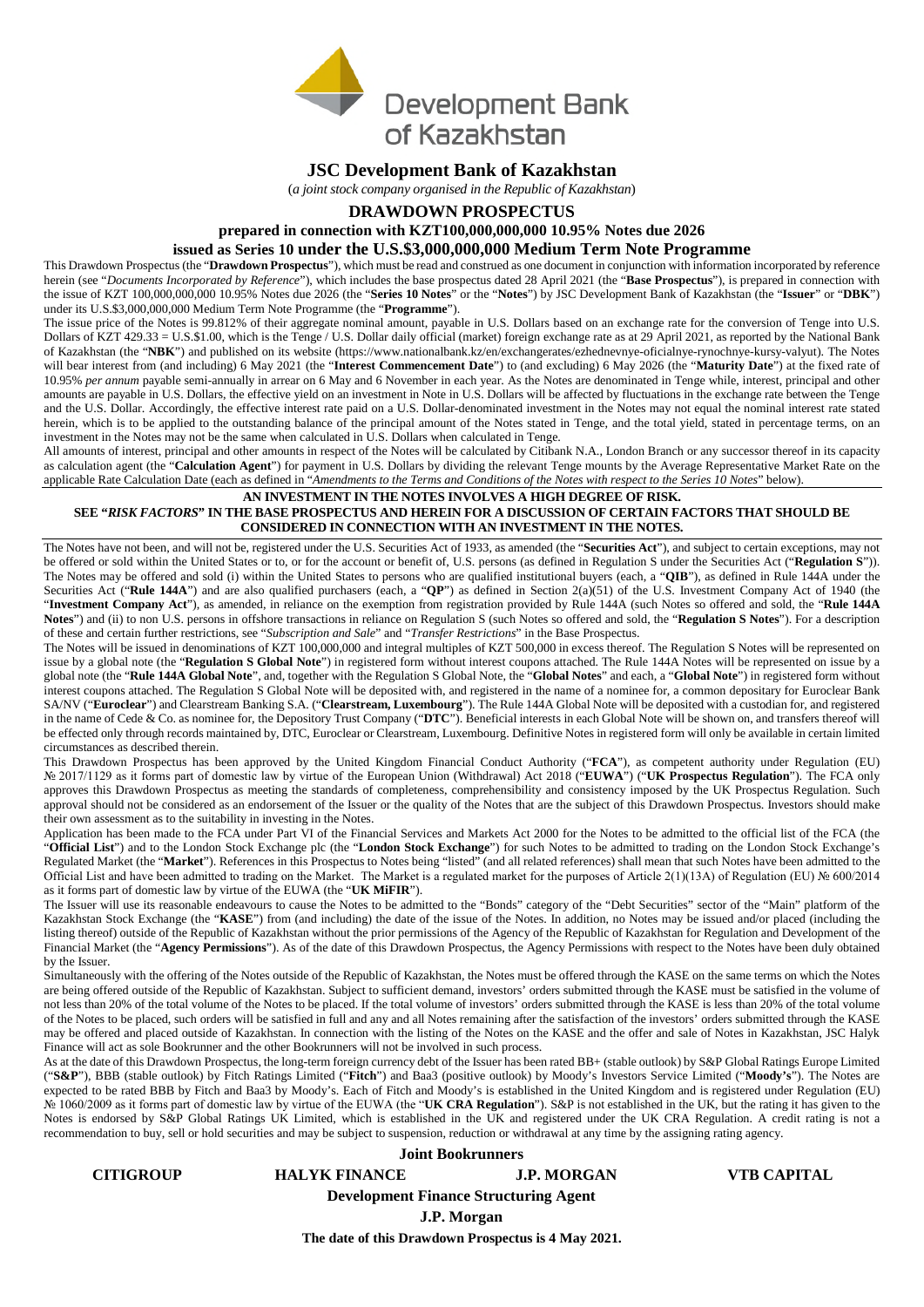## **IMPORTANT INFORMATION ABOUT THIS DRAWDOWN PROSPECTUS**

This Drawdown Prospectus, when read and construed in conjunction with the Base Prospectus incorporated by reference herein (see "*Documents Incorporated by Reference*"), comprises a prospectus for the purposes of the UK Prospectus Regulation. The Issue Terms of the Notes (as defined below) contained herein do not constitute final terms for the purposes of Article 8 of the UK Prospectus Regulation.

No person has been authorised to give any information or to make any representation not contained in or not consistent with this Drawdown Prospectus or the Base Prospectus incorporated herein by reference or any other document entered into in relation to the Notes or any information supplied by the Issuer or such other information as is in the public domain and, if given or made, such information or representation should not be relied upon as having been authorised by the Issuer, Deutsche Trustee Company Limited (the "**Trustee**"), Deutsche Bank AG, London Branch (the "**Principal Paying and Transfer Agent**"), Deutsche Bank S.A. (the "**Luxembourg Registrar**") or any Dealer or any of their respective affiliates.

None of the Joint Bookrunners, the Trustee, the Principal Paying and Transfer Agent or the Luxembourg Registrar has independently confirmed the completeness and accuracy of the information contained herein. Accordingly, no representation or warranty is made or implied by the Joint Bookrunners, the Trustee, the Principal Paying and Transfer Agent or the Luxembourg Registrar or any of their respective affiliates, and none of the Joint Bookrunners, the Trustee, the Principal Paying and Transfer Agent or the Luxembourg Registrar nor any of their respective affiliates makes any representation or warranty or accepts any responsibility as to the accuracy or completeness of the information contained in, and each of them disclaims all and any liability whether arising in tort or contract or otherwise, which it might otherwise have in respect of, this Drawdown Prospectus or the Base Prospectus incorporated herein by reference. Neither the delivery of this Drawdown Prospectus or the Base Prospectus incorporated herein by reference nor the offering, sale or delivery of any Note shall, in any circumstances, create any implication that the information contained in this Drawdown Prospectus is true subsequent to the date of the Drawdown Prospectus or that there has been no adverse change, or any event reasonably likely to involve any adverse change, in the condition (financial or otherwise) of the Issuer since the date hereof or that any other information supplied in connection with the Notes is correct at any time subsequent to the date on which it is supplied or, if different, the date indicated in the document containing the same.

No assurance is given by the Issuer and J.P. Morgan Securities plc acting as the Issuer's development finance structuring agent (the "**Development Finance Structuring Agent**") that investing in the Notes or the use of proceeds by the Issuer will satisfy, whether in whole or in part, any present or future investor expectations or requirements with respect to development impact financing, including related sustainability criteria or goals. See "*Development Impact*". No independent verification as to the accuracy or completeness or lack thereof of the "*Development Impact*" section of this Drawdown Prospectus has been done by J.P. Morgan Securities plc in its role as the Development Finance Structuring Agent. The information contained in the section "Development Impact" of this Drawdown Prospectus (a) is not a substitute for an investor's independent evaluation and analysis and (b) should not be considered as a recommendation by the Development Finance Structuring Agent that any transactions or related projects described in the "*Development Impact*" section of this Drawdown Prospectus achieve any particular development finance criteria or requirement to which it may be subject. The "*Development Impact*" section of this Drawdown Prospectus has been prepared, in part, based on certain forward-looking statements and projections provided by the Issuer. Any such statements and projections reflect various estimates and assumptions by the Issuer concerning anticipated results. No representations or warranties are made by the Development Finance Structuring Agent as to the accuracy of any such statements or projections. Whether or not any such forward-looking statements or projections are in fact achieved will depend upon future events some of which may not be within the control of the Issuer. See "*Forward-Looking Statements*" of the Base Prospectus. Accordingly, actual results may vary from the projected results and such variations may be material. No fiduciary duties are owed to any party by the Development Finance Structuring Agent.

The distribution of this Drawdown Prospectus or the Base Prospectus incorporated herein by reference and the offering, sale and delivery of the Notes in certain jurisdictions may be restricted by law. Persons into whose possession this Drawdown Prospectus or the Base Prospectus incorporated herein by reference comes are required by the Issuer and the Joint Bookrunners to inform themselves about and to observe any such restrictions. For a description of certain restrictions on offers, sales and deliveries of Notes and on the distribution of this Drawdown Prospectus or the Base Prospectus incorporated herein by reference and other offering material relating to the Notes, see "*Transfer Restrictions*" and "*Subscription and Sale*" in the Base Prospectus.

None of this Drawdown Prospectus, the Base Prospectus incorporated herein by reference or any other information supplied in connection with the Notes constitutes an offer or an invitation to subscribe for or purchase any Notes and should not be considered as a recommendation by the Issuer, the Joint Bookrunners, the Trustee, the Principal Paying and Transfer Agent or the Luxembourg Registrar or any of their respective affiliates that any recipient of this Drawdown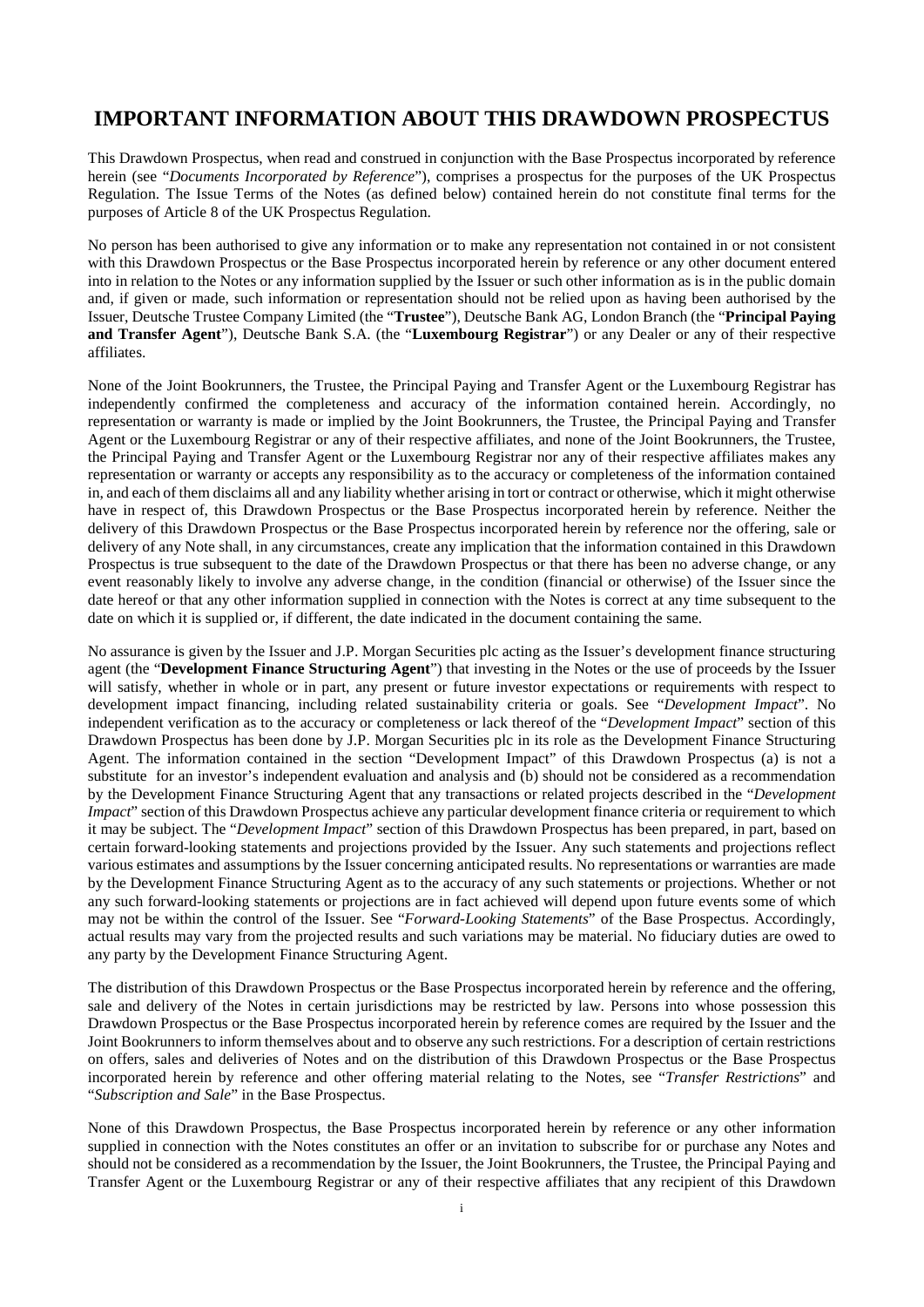Prospectus or the Base Prospectus incorporated herein by reference should subscribe for or purchase any Notes. Each recipient of this this Drawdown Prospectus or the Base Prospectus incorporated herein by reference shall be taken to have made its own investigation and appraisal of the condition (financial or otherwise) of the Issuer. The contents of this Drawdown Prospectus or the Base Prospectus incorporated herein by reference are not to be construed as, and should not be relied on as, legal, business or tax advice and each prospective investor should consult its own legal and other advisers for any such advice relevant to it.

The language of this Drawdown Prospectus is English. Certain legislative references and technical terms have been cited in their original language in order that the correct technical meaning may be ascribed to them under applicable law. In connection with the listing of the Notes on the KASE, the Issuer will furnish the KASE with a Russian translation of this Drawdown Prospectus (the "**Translation**"). The Translation has been prepared by the Issuer solely for the purpose of listing the securities described in this Drawdown Prospectus on the KASE. None of the Joint Bookrunners nor any of their respective affiliates has verified, makes any representation or warranty, or takes any responsibility for the accuracy or completeness of the Translation. The Drawdown Prospectus in English is the authentic and definitive version for the investment decision making process. In the event of any conflict or discrepancy between the English version of this Drawdown Prospectus and the Translation, or any dispute regarding the interpretation of any statement in the English version or the Translation, the English version shall prevail.

Prospective purchasers must comply with all laws that apply to them in any place in which they buy, offer or sell any Notes or possess this Drawdown Prospectus or the Base Prospectus incorporated by reference herein. Persons into whose possession this Drawdown Prospectus or the Base Prospectus incorporated by reference herein comes are required by the Issuer and the Joint Bookrunners to inform themselves about and to observe such restrictions. Any consents or approvals that are needed in order to purchase any Notes must be obtained. None of the Issuer, the Joint Bookrunners, the Trustee, the Principal Paying and Transfer Agent or the Luxembourg Registrar are responsible for compliance with these legal requirements. The appropriate characterisation of any Notes under various legal investment restrictions, and thus the ability of investors subject to these restrictions to purchase such Notes, is subject to significant interpretative uncertainties. None of the Issuer, the Trustee, the Principal Paying and Transfer Agent or the Luxembourg Registrar or the Joint Bookrunners or any of the respective representatives is making any representation to any offeree or purchaser of the Notes regarding the legality of an investment by such offeree or purchaser under relevant legal investment or similar laws.

Such investors should consult their legal advisers regarding such matters. For a description of further restrictions on offers and sales of the Notes and distribution of this Drawdown Prospectus and the Base Prospectus incorporated by reference herein, see "*Issue Terms of the Notes*" in this Drawdown Prospectus and "*Subscription and Sale*" in the Base Prospectus.

NEITHER THE NOTES NOR ANY BENEFICIAL INTERESTS THEREIN HAVE BEEN APPROVED OR DISAPPROVED BY THE U.S. SECURITIES AND EXCHANGE COMMISSION, ANY STATE SECURITIES COMMISSION IN THE UNITED STATES OR ANY OTHER U.S. REGULATORY AUTHORITY, NOR HAVE ANY OF THE FOREGOING AUTHORITIES PASSED UPON OR ENDORSED THE MERITS OF THE NOTES OR THE ACCURACY OR THE ADEQUACY OF THIS DRAWDOWN PROSPECTUS OR THE BASE PROSPECTUS. ANY REPRESENTATION TO THE CONTRARY IS A CRIMINAL OFFENCE IN THE UNITED STATES.

Each potential investor in the Notes must determine the suitability of that investment in light of its own circumstances. In particular, each potential investor should:

- have sufficient knowledge and experience to make a meaningful evaluation of the Notes, the merits and risks of investing in the Notes and the information contained or incorporated by reference in this Drawdown Prospectus or any applicable supplement;
- have access to, and knowledge of, appropriate analytical tools to evaluate, in the context of its particular financial situation, an investment in the Notes and the impact the Notes may have on its overall investment portfolio;
- have sufficient financial resources and liquidity to bear all of the risks of an investment in the Notes, including Notes with principal or interest payable in one or more currencies, or where the currency for principal or interest payments is different from the potential investor's home currency;
- understand thoroughly the terms of the Notes and be familiar with the behaviour of any relevant indices and financial markets; and
- be able to evaluate (either alone or with the help of a financial advisor) possible scenarios for economic, interest rate and other factors that may affect its investment and its ability to bear the applicable risks.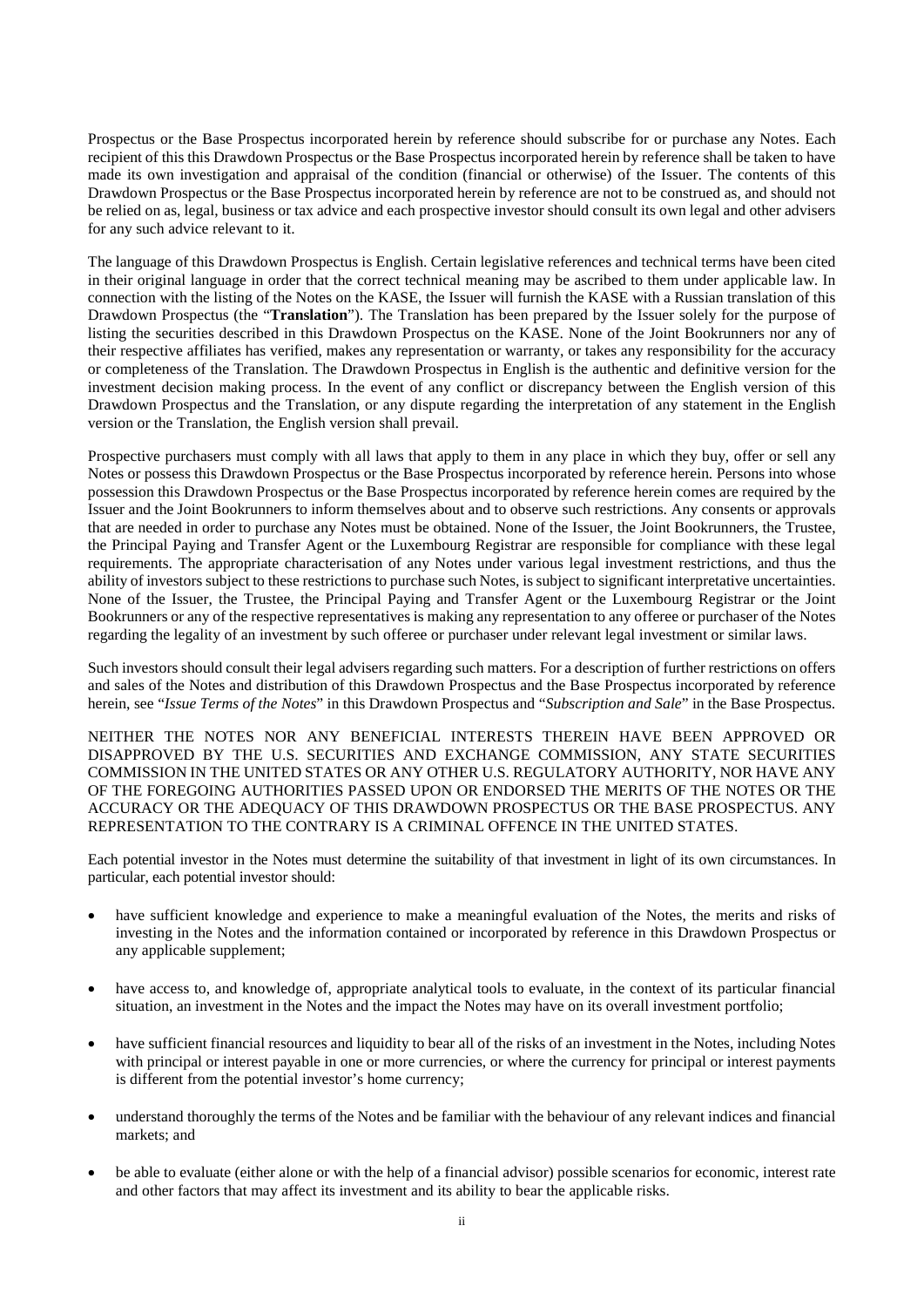The Notes are complex financial instruments. Sophisticated institutional investors generally do not purchase complex financial instruments as standalone investments. They purchase complex financial instruments as a way to reduce risk or enhance yield with an understood, measured and appropriate addition of risk to their overall portfolios. A potential investor should not invest in Notes which are complex financial instruments unless it has the expertise (either alone or with a financial advisor) to evaluate how the Notes are expected to perform under changing conditions, the resulting effects on the value of the Notes and the impact this investment will have on the potential investor's overall investment portfolio.

The investment activities of certain investors may be subject to law or review or regulation by certain authorities. Each potential investor should determine for itself, on the basis of professional advice where appropriate, whether and to what extent Notes are lawful investments for it, Notes can be used as collateral for various types of borrowing, and other restrictions apply to its purchase or pledge of any Notes. Financial institutions should consult their legal advisers or the appropriate regulators to determine the appropriate treatment of Notes under any applicable risk based capital or similar rules.

THIS DRAWDOWN PROSPECTUS DOES NOT CONSTITUTE AN OFFER OF SECURITIES FOR SALE IN ANY JURISDICTION WHERE IT IS UNLAWFUL TO DO SO. THE SECURITIES HAVE NOT BEEN, AND WILL NOT BE, REGISTERED UNDER THE U.S. SECURITIES ACT OF 1933, AS AMENDED (THE "**SECURITIES ACT**"), OR THE SECURITIES LAWS OF ANY STATE OF THE UNITED STATES OR OTHER JURISDICTION, AND THE SECURITIES MAY NOT BE OFFERED OR SOLD WITHIN THE UNITED STATES OR TO, OR FOR THE ACCOUNT OR BENEFIT OF, U.S. PERSONS (AS DEFINED IN REGULATION S UNDER THE SECURITIES ACT), EXCEPT PURSUANT TO AN EXEMPTION FROM, OR IN A TRANSACTION NOT SUBJECT TO, THE REGISTRATION REQUIREMENTS OF THE SECURITIES ACT AND APPLICABLE LAWS OF OTHER JURISDICTIONS.

This Drawdown Prospectus may be communicated solely to (A) persons outside the United Kingdom or (B) persons inside the United Kingdom who are (i) persons with professional experience in matters relating to investments falling within Article 19(5) of the Financial Services and Markets Act 2000 (Financial Promotion) Order 2005, as amended (the "**Order**"), (ii) high net worth entities, and other persons to whom it may lawfully be communicated, falling within Article 49(2)(a) to (d) of the Order or (iii) persons to whom an invitation or inducement to engage in investment activity (within the meaning of section 21 of the Financial Services and Markets Act 2000, as amended) in connection with the issue or sale of any securities of the Issuer or any of its subsidiaries (the Issuer and its subsidiaries together, the "**Group**") may otherwise lawfully be communicated or caused to be communicated (all such persons in (A) and (B) above being "relevant persons"). Any investment activity to which this communication relates will only be available to and will only be engaged with relevant persons. Any person who is not a relevant person should not act or rely on this communication.

## **UK MiFIR PRODUCT GOVERNANCE / PROFESSIONAL INVESTORS AND ECPS ONLY TARGET MARKET**

Solely for the purposes of each manufacturer's product approval process, the target market assessment in respect of the Notes has led to the conclusion that: (i) the target market for the Notes is only eligible counterparties, as defined in the FCA Handbook Conduct of Business Sourcebook ("**COBS**"), and professional clients, as defined in Regulation (EU) № 600/2014 as it forms part of domestic law by virtue of the European Union (Withdrawal) Act 2018 ("**UK MiFIR**"); and (ii) all channels for distribution of the Notes to eligible counterparties and professional clients are appropriate. Any person subsequently offering, selling or recommending the Notes (a "**distributor**") should take into consideration the manufacturers' target market assessment; however, a distributor subject to the FCA Handbook Product Intervention and Product Governance Sourcebook (the "**UK MiFIR Product Governance Rules**") is responsible for undertaking its own target market assessment in respect of the Notes (by either adopting or refining the manufacturers' target market assessment) and determining appropriate distribution channels.

## **PROHIBITION OF SALES TO EEA RETAIL INVESTORS**

The Notes are not intended to be offered, sold or otherwise made available to and should not be offered, sold or otherwise made available to any retail investor in the European Economic Area ("**EEA**"). For these purposes, a retail investor means a person who is one (or more) of: (i) a retail client as defined in point (11) of Article 4(1) of MiFID II; or (ii) a customer within the meaning of Directive (EU) 2016/97 (the "**IDD**"), where that customer would not qualify as a professional client as defined in point (10) of Article 4(1) of MiFID II.

Consequently no key information document required by Regulation (EU) № 1286/2014 (as amended, the "P**RIIPs Regulation**") for offering or selling the Notes or otherwise making them available to retail investors in the EEA has been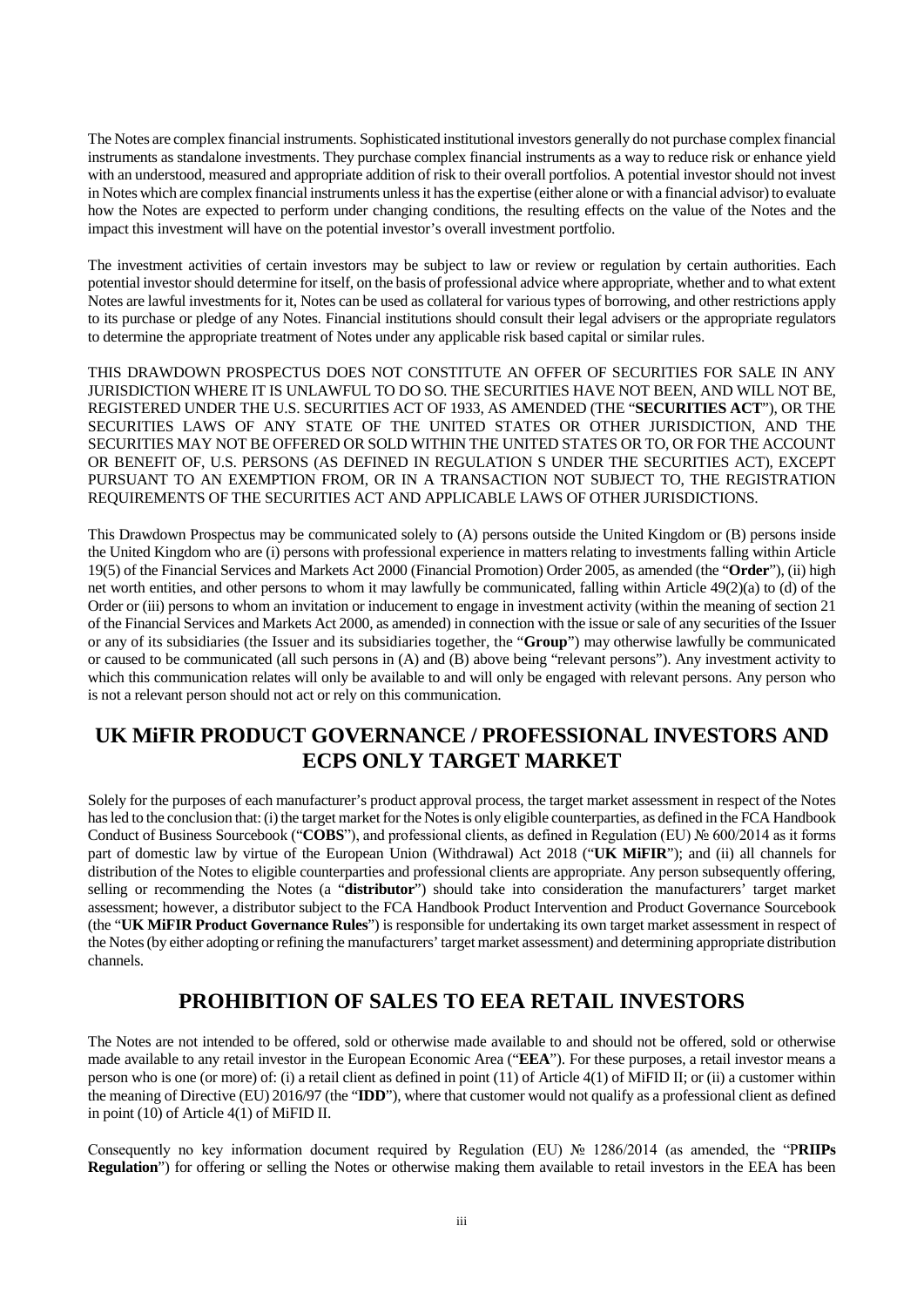prepared and therefore offering or selling the Notes or otherwise making them available to any retail investor in the EEA may be unlawful under the PRIIPS Regulation.

### **PROHIBITION OF SALES TO UK RETAIL INVESTORS**

The Notes are not intended to be offered, sold or otherwise made available to and should not be offered, sold or otherwise made available to any retail investor in the United Kingdom ("**UK**"). For these purposes, a retail investor means a person who is one (or more) of: (i) a retail client, as defined in point (8) of Article 2 of Regulation (EU) № 2017/565 as it forms part of domestic law by virtue of the EUWA; (ii) a customer within the meaning of the provisions of the Financial Services and Markets Act 2000 (the "**FSMA**") and any rules or regulations made under the FSMA to implement the IDD, where that customer would not qualify as a professional client, as defined in point (8) of Article 2(1) of Regulation (EU) № 600/2014 as it forms part of domestic law by virtue of the EUWA.

Consequently no key information document required by the PRIIPs Regulation as it forms part of domestic law by virtue of the EUWA (the "**UK PRIIPs Regulation**") for offering or selling the Notes or otherwise making them available to retail investors in the UK has been prepared and therefore offering or selling the Notes or otherwise making them available to any retail investor in the UK may be unlawful under the UK PRIIPs Regulation.

### **NOTICE TO PROSPECTIVE INVESTORS IN SINGAPORE**

**Singapore SFA Product Classification**: In connection with Section 309B of the Securities and Futures Act (Chapter 289) of Singapore, as modified or amended from time to time (the "**SFA**") and the Securities and Futures (Capital Markets Products) Regulations 2018 of Singapore (the "**CMP Regulations 2018**"), the Issuer has determined, and hereby notifies all relevant persons (as defined in Section 309A(1) of the SFA), that the Notes are 'prescribed capital markets products' (as defined in the CMP Regulations 2018) and Excluded Investment Products (as defined in Monetary Authority of Singapore (the "**MAS**") Notice SFA 04-N12: Notice on the Sale of Investment Products and MAS Notice FAA-N16: Notice on Recommendations on Investment Products).

## **ADDITIONAL INFORMATION**

DBK is not required to file periodic reports under Section 13 or 15 of the U.S. Securities Exchange Act of 1934, as amended (the "**Exchange Act**"). For so long as DBK is not a reporting company under Section 13 or 15(d) of the Exchange Act, or exempt from reporting pursuant to Rule 12g3-2(b) thereunder, DBK will, upon request, furnish to each holder or beneficial owner of Notes that are "restricted securities" (within the meaning of Rule  $144(a)(3)$  under the Securities Act) and to each prospective purchaser thereof designated by such holder or beneficial owner upon request of such holder, beneficial owner or prospective purchaser, in connection with a transfer or proposed transfer of any such Notes, the information required to be delivered pursuant to Rule 144A(d)(4) under the Securities Act. As long as the Rule 144A Notes are represented by a Rule 144A Global Note, for the purposes of this paragraph the expression "holder" shall be deemed to include account holders in the clearing systems who have interests in the relevant Rule 144A Global Note.

## **RESPONSIBILITY STATEMENT**

DBK accepts responsibility for the information contained in this Drawdown Prospectus. To the best of the knowledge of DBK, the information contained in this Drawdown Prospectus is in accordance with the facts and this Drawdown Prospectus makes no omission likely to affect its import.

Certain information in this Drawdown Prospectus, when read and construed in conjunction with the Base Prospectus in or contained under the headings "*Risk Factors*" and "*The Banking Sector in Kazakhstan*" and certain other macroeconomic data which appear in this Drawdown Prospectus or the Base Prospectus (which is incorporated by reference herein) have been extracted from documents and other publications released by the Statistics Committee, the NBK and the Agency of the Republic of Kazakhstan for Regulation and Development of the Financial Market. DBK accepts responsibility for accurately reproducing such extracts, and as far as it is aware and is able to ascertain from information published by such sources, no facts have been omitted which would render such information inaccurate or misleading.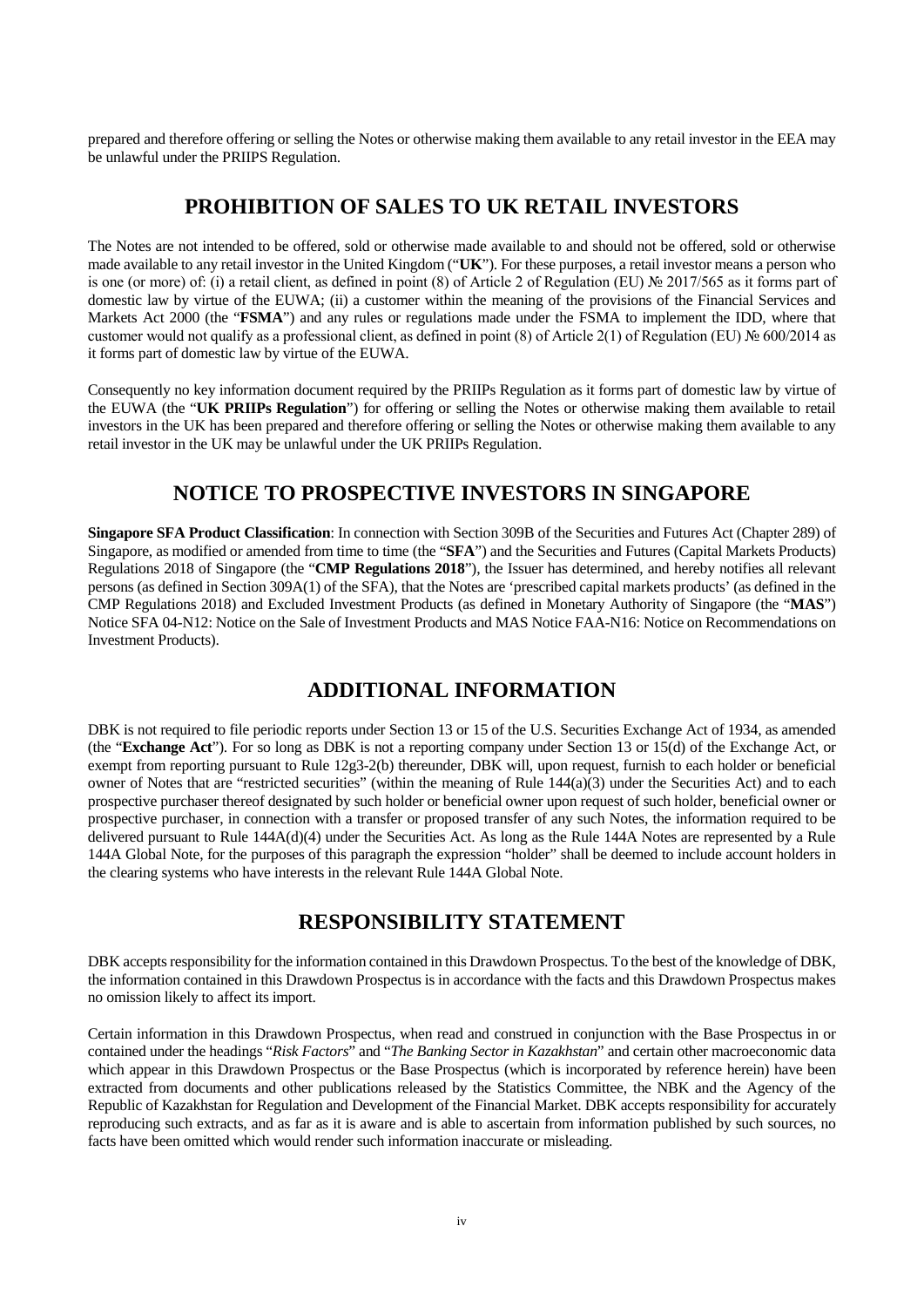# **TABLE OF CONTENTS**

| AMENDMENTS TO THE TERMS AND CONDITIONS OF THE NOTES WITH RESPECT TO THE SERIES 10 |  |
|-----------------------------------------------------------------------------------|--|
|                                                                                   |  |
|                                                                                   |  |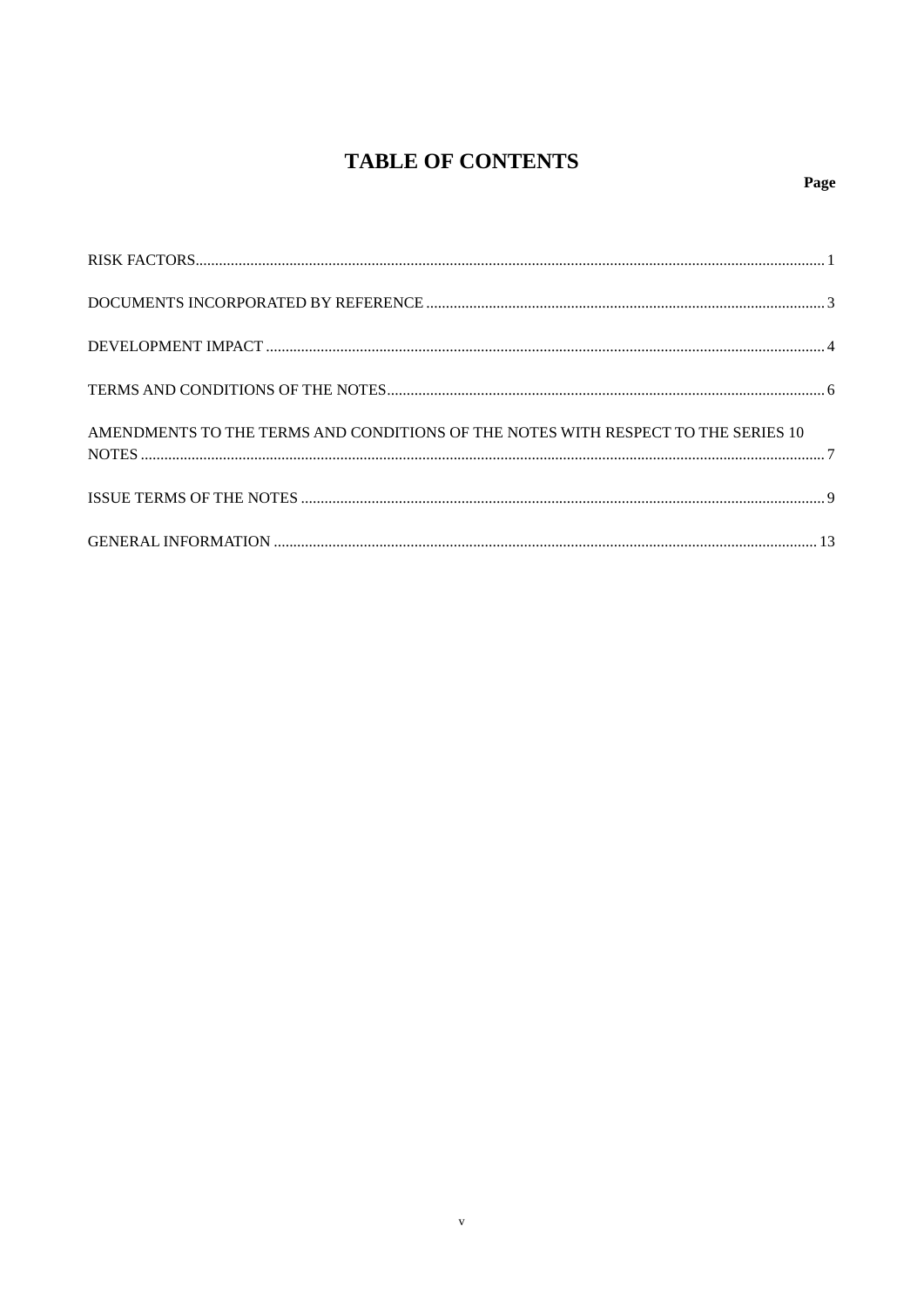### **RISK FACTORS**

*Investment in the Notes involves a high degree of risk. Prospective investors should consider carefully, among other things, the risks set forth below and under "Risk Factors" in the Base Prospectus, and the other information contained in this Drawdown Prospectus and the Base Prospectus, prior to making any investment decision with respect to the Notes. Attention is drawn particularly to the information under the heading "Risk Factors" on pages 6 to 22 (inclusive) of the Base Prospectus which must be read in conjunction with the additional risk factors set out below. The risks highlighted below and under "Risk Factors" in the Base Prospectus, individually or together, could have a material adverse effect on the Issuer's business, financial condition, results of operations or prospects, which, in turn, could have a material adverse effect on its ability to service payment obligations under the Notes. In addition, the value of the Notes could decline if any of these risks materialise, and the Noteholders may lose some or all of their investment. Prospective investors should note that the risks described below and under "Risk Factors" in the Base Prospectus, are not the only risks the Issuer may face. The Issuer has described only the risks it considers to be material and of which it is aware. There may be additional risks that the Issuer currently does not consider material or of which it is currently unaware, and any of these risks could have the effect set forth above.* 

### **FACTORS WHICH ARE MATERIAL FOR ASSESSING THE MARKET RISKS ASSOCIATED WITH THE NOTES**

#### **Depreciation of the Tenge against the U.S. Dollar**

As principal, interest and other amounts payable on the Notes are payable in U.S. Dollars, while the Notes are denominated in Tenge, the risk of a depreciation of the Tenge against the U.S. Dollar is one of the most significant risks that prospective purchasers of Notes are assuming. If the Tenge depreciates against the U.S. Dollar, the effective yield on the Notes (in U.S. Dollar terms) may decrease below the interest rate on the Notes, and the amount payable on an interest payment date, at maturity or upon acceleration may be less than an investor's original investment, resulting in a loss to investors. Depreciation of the Tenge against the U.S. Dollar may also adversely affect the market value of the Notes.

Although the Tenge is a fully convertible currency, generally, there is no market outside Kazakhstan for the exchange of amounts denominated in Tenge with amounts denominated in other currencies (such as U.S. Dollars) and the market for doing so in Kazakhstan is of a limited size. The ability of prospective purchasers of Notes to rely on the forward market for foreign exchange of Tenge to hedge their exposure to a devaluation of the Tenge relative to the U.S. Dollar may also be limited.

All amounts due in respect of the Notes, including principal, interest and other amounts (if any), shall be calculated by the Calculation Agent for payment in U.S. Dollars by dividing the relevant Tenge amounts by the Average Representative Market Rate on the applicable Rate Calculation Date. The Average Representative Market Rate shall be determined by the Calculation Agent based on the arithmetic mean of the Representative Market Rates (as defined in "*Amendments to the Terms and Conditions of the Notes with respect to the Series 10 Notes*" below) for the last five business days on which commercial banks and foreign exchange markets are open in Nur-Sultan, Kazakhstan immediately before any Rate Calculation Date, whereas a Rate Calculation Date is defined in the Conditions (as defined below) as the third such business day preceding any Interest Payment Date, the Maturity Date or any other date on which principal, interest or any other amount shall become payable pursuant to the Conditions, all as more fully set out in the Conditions. The Representative Market Rate shall be determined based on the Tenge/U.S. Dollar official daily exchange rate for the previous such business day as reported by the NBK and published on its website. In the event that such rate is not available, the Calculation Agent shall poll reference banks set out in "*Amendments to the Terms and Conditions of the Notes with respect to the Series 10 Notes*" to determine the applicable Representative Market Rate, all as more fully described in "*Amendments to the Terms and Conditions of the Notes with respect to the Series 10 Notes*".

Absent manifest error, any calculation by the Calculation Agent shall be binding on all Noteholders and the Issuer's payment obligations with respect to the Notes will be fully satisfied by paying amounts notified to it by the Calculation Agent.

As at the Issue Date, the yield on the Notes is 11.00% *per annum*. As the Notes are denominated in Tenge, however, while interest, principal and any other amounts are payable in U.S. Dollars, the total yield, stated in percentage terms, on an investment in Notes will be affected by fluctuations in the exchange rate between the Tenge and the U.S. Dollar and may not be the same when calculated in U.S. Dollars as when calculated in Tenge.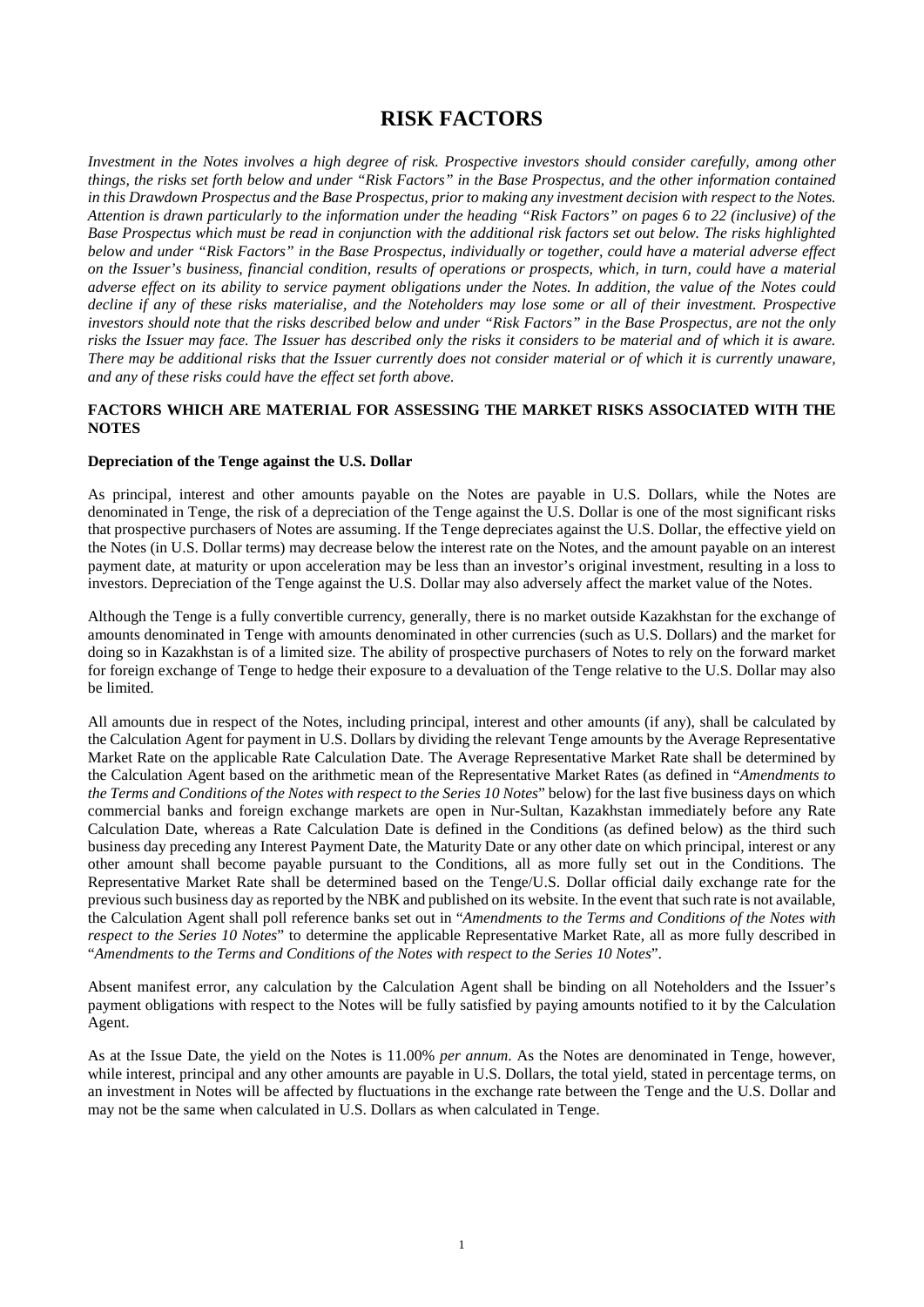### **Investors whose financial activities are denominated in a currency or currency unit other than U.S. Dollars may receive less interest or principal than expected, or no interest or principal on the Notes, as a result of fluctuations in exchange rates or changes to exchange controls**

The Issuer will pay principal and interest on the Notes in U.S. Dollars. This presents certain risks relating to currency conversions if an investor's financial activities are denominated principally in a currency or currency unit (the "**Investor's Currency**") other than U.S. Dollars. These include the risk that exchange rates may significantly change (including changes due to devaluation of the U.S. Dollar or revaluation of the Investor's Currency) and the risk that authorities with jurisdiction over the Issuer's or the Investor's Currency may impose or modify exchange controls. An appreciation in the value of the Investor's Currency relative to the U.S. Dollar would decrease (i) the Investor's Currency equivalent yield on the Notes, (ii) the Investor's Currency-equivalent value of the principal payable on the Notes and (iii) the Investor's Currency-equivalent market value of the Notes.

Governmental and monetary authorities may impose (as some have done in the past) exchange controls that could adversely affect an applicable exchange rate. As a result, investors may receive less interest or principal than expected, or no interest or principal on the Notes.

### *The Notes may not be a suitable investment for all investors seeking exposure to "development finance" assets*

There is currently no market consensus on what precise attributes are required for a particular project or financing to be defined as "development," and therefore no assurance can be provided to investors that the Notes and the use of proceeds by the Issuer or any development impact projects, will satisfy, whether in whole or in part, any expectations or requirements of any investor or any present or future expectations or requirements with respect to development finance. Neither the Issuer nor the Development Finance Structuring Agent makes any representations or assurances as to whether (and are not responsible for ensuring that) (a) the characterisation of the Notes as development finance or the level of its expected development intensity rating impact will (i) comport with any investor's definition of development finance, (ii) meet any investor's criteria and expectations with regard to developmental impact, or (iii) comport with the characterisation or definitions used by any other development finance institution in the public or private sectors or (b) the proceeds of the Notes, will in fact be used for eligible development finance projects. The Notes do not constitute Green or Social Bonds for ICMA purposes. Each potential purchaser of Notes should determine for itself the relevance of the information contained in this Drawdown Prospectus regarding the use of proceeds and its purchase of Notes should be based upon such investigation as it deems necessary.

In addition, although the proceeds from the issue of the Notes are expected to enable the development finance initiatives described under "*Development Impact*" below, it will not be an event of default under the Conditions of the Notes if the Issuer fails to comply with such development finance initiatives.

Furthermore, there can be no assurance that the projects or financings defined as "development" will be capable of being implemented in or substantially in such a manner and/or accordance with any timing schedule and that accordingly such proceeds will be totally or partially disbursed for such projects. Nor can there be any assurance that such projects will be completed within any specified period or at all or with the results or outcome (whether or not related to the environment) as originally expected or anticipated by the Issuer. Any such event or failure by the Issuer will not constitute an event of default under the Conditions.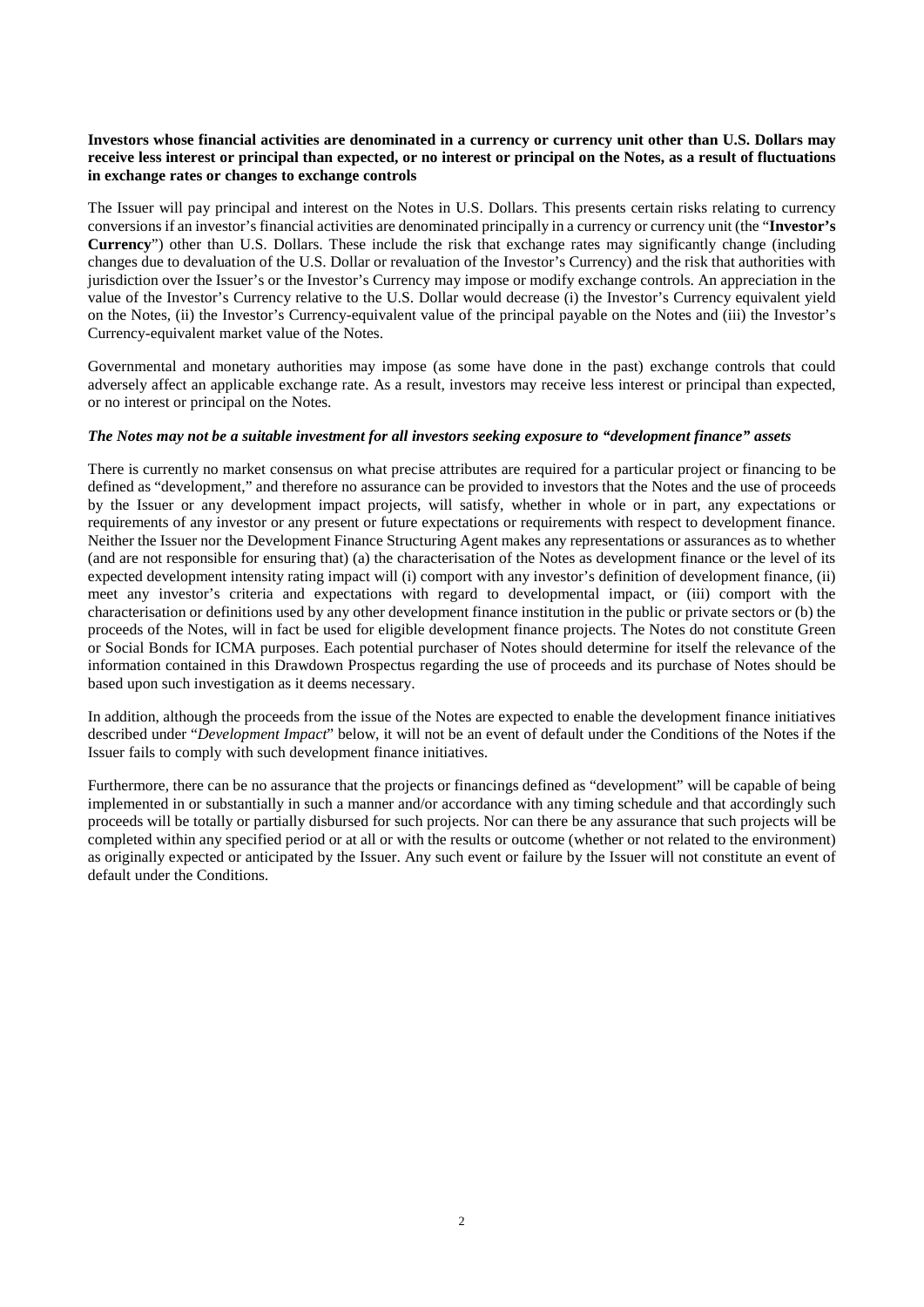### **DOCUMENTS INCORPORATED BY REFERENCE**

The Base Prospectus, which has previously been published and has been filed with the FCA and which is available at https://www.rns-pdf.londonstockexchange.com/rns/2751X\_1-2021-4-30.pdf, shall be deemed to be incorporated in, and form part of, this Drawdown Prospectus.

The Base Prospectus shall be incorporated into and form part of this Drawdown Prospectus in its entirety, save that any statement contained in the Base Prospectus shall be deemed to be modified or superseded for the purpose of this Drawdown Prospectus to the extent that a statement contained herein modifies or supersedes such earlier statement (whether expressly, by implication or otherwise). Any statement so modified or superseded shall not be deemed, except as so modified or superseded, to constitute a part of this Drawdown Prospectus.

This Drawdown Prospectus must be read in conjunction with the Base Prospectus and full information on the Issuer and the offer of the Notes is only available on the basis of the combination of the provisions set out within this Drawdown Prospectus and the Base Prospectus.

Terms used herein but not otherwise defined shall have the meanings given to them in the Base Prospectus.

No other documents are incorporated by reference herein. Any information that is incorporated by reference into the Base Prospectus shall not form part of the information incorporated by reference in this Drawdown Prospectus.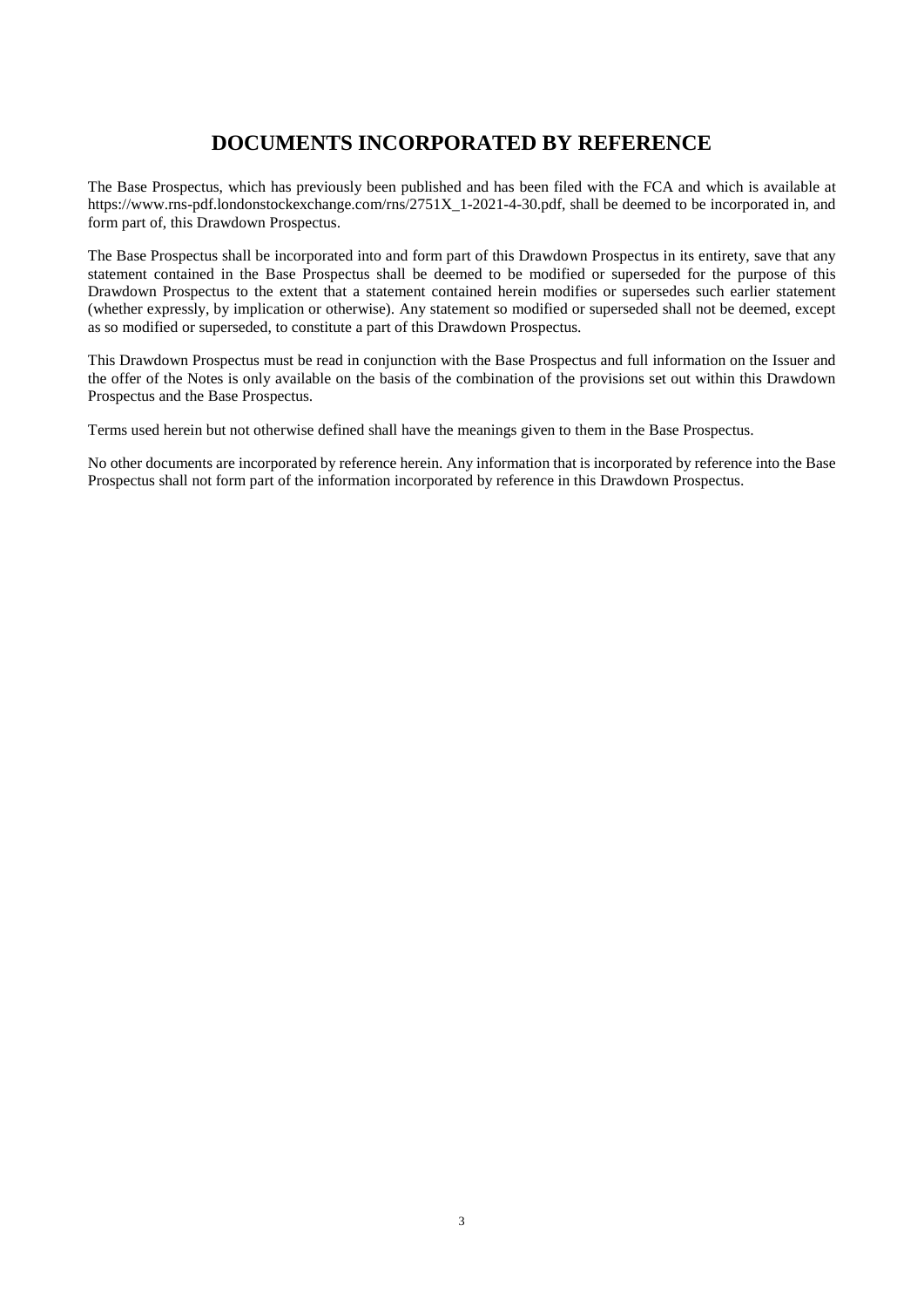### **DEVELOPMENT IMPACT**

The mission of DBK is to promote sustainable development of the national economy of Kazakhstan by investing in the non-resource sector of the country. DBK is the country's leader in assessing and structuring major infrastructure and industrial projects. As a specialised state-owned development institution, DBK provides timely and sufficient financing for projects relevant to its mission. DBK seeks to foster diversification of the economy of Kazakhstan, enhance and improve efficiency of state investment activities and facilitate foreign and domestic investments into the economy of Kazakhstan. DBK plays a key role in the country's plan to see sustainable growth and social progress by addressing a number of development gaps and challenges, particularly in the infrastructure and industrial sectors.

DBK intends to use the net proceeds of the issue of the Notes for general corporate purposes, including for the funding of various investment and export projects, trade finance activities and for the refinancing of existing debt. The net proceeds of the Notes are expected to support DBK and its borrowers and thus promote development in Kazakhstan. Set forth below are the key characteristics of DBK's development goals:

### 1) **Finance investment projects through the growth of DBK's loan portfolio in priority sectors and activities of the economy**, including:

- infrastructure (power engineering, transport, telecommunications and tourist infrastructure);
- industrial production, including the excavation, purchase and transportation of raw materials and the processing and sales of finished products;
- agricultural production, including the cultivation, purchase and transportation of crops and the processing and sales of finished products;
- commercial service industries, including tourism, healthcare, recreation, sports and hotels; and
- improving the country's export-related operations.

### 2) **Promote green financing along with the development of the renewable energy sector in Kazakhstan**, including:

- Financing two wind power plants with a total capacity of 200 megawatts (MW); and
- Financing seven solar power plant projects with a total capacity of 179 MW.

### 3) **Implement DBK's Sustainable Development Policy** by:

- Implementing the fundamental standards, principles, rules and approaches that DBK should adhere to in building a management system in the field of sustainable development into its operations. This policy was developed in accordance with the Republic of Kazakhstan as well as taking into account the requirements of the UN Global Compact, the UN Principles for Responsible Investment, AA 1000 Series of Standards, International Standard ISO 26000:2010 "Guidance on Social Responsibility" and Reporting Standards for sustainable development from the Global Reporting Initiative (GRI standards);
- Incorporating environmental, social and governance ("**ESG**") factors into decision-making around providing financial support to both DBK and its borrowers;
- Interacting with the Organisation for Economic Co-operation and Development ("**OECD**") on sustainable initiatives;
- Participating in upcoming initiatives with OECD on developing a "green economy";
- Utilising a Development Index Calculation, a tool to evaluate and prioritise potential investments projects. The Development Index assesses the social and economic significance of a project and calculates a score based on a mix of the following indicators:
	- i. economic output increase;
	- ii. labour productivity improvement;
	- iii. export potential growth (not applicable for infrastructure projects);
	- iv. development of the private sector of the economy;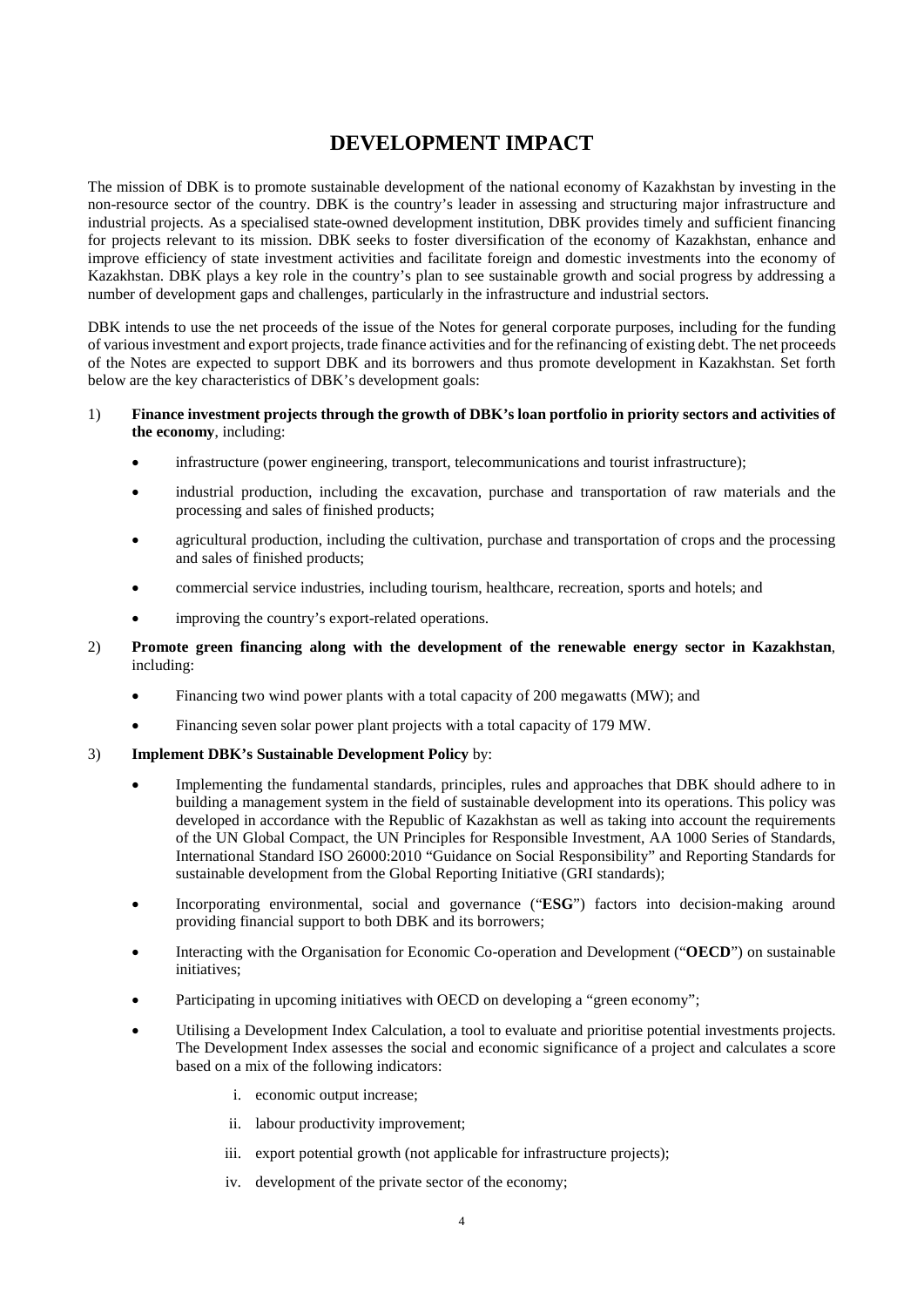- v. priority of the industry or goods;
- vi. impact on sustainable social development; and
- vii. analysis and assessment of the environmental effect of projects.

### **Impact Reporting**

DBK plans to report on the progress of the development outputs above on an annual basis through its website.

#### **Alignment with the United Nations Sustainable Development Goals**

The anticipated impact of the development outputs above align with the UN Sustainable Development Goals ("**SDGs**") #2, #3, #7, #8, #9, #13 and #17, in particular with the goal and targets below:

- SDG Target 2.3: By 2030, double the agricultural productivity and incomes of small-scale food producers, in particular women, indigenous peoples, family farmers, pastoralists and fishers, including through secure and equal access to land, other productive resources and inputs, knowledge, financial services, markets and opportunities for value addition and non-farm employment;
- SDG Target 3: Ensure healthy lives and promote well-being for all at all ages;
- SDG Target 7.2: By 2030, increase substantially the share of renewable energy in the global energy mix;
- SDG Target 8.9: By 2030, devise and implement policies to promote sustainable tourism that creates jobs and promotes local culture and products;
- SDG Target 9.1: Develop quality, reliable, sustainable and resilient infrastructure, including regional and transborder infrastructure, to support economic development and human well-being, with a focus on affordable and equitable access for all;
- SDG Target 9.2: Promote inclusive and sustainable industrialisation and, by 2030, significantly raise industry's share of employment and gross domestic product, in line with national circumstances, and double its share in least developed countries;
- SDG Target 13.2: Integrate climate change measures into national policies, strategies and planning;
- SDG Target 17.7: Promote the development, transfer, dissemination and diffusion of environmentally sound technologies to developing countries on favourable terms, including on concessional and preferential terms, as mutually agreed; and
- SDG Target 17.11: Significantly increase the exports of developing countries, in particular with a view to doubling the least developed countries' share of global exports by 2020.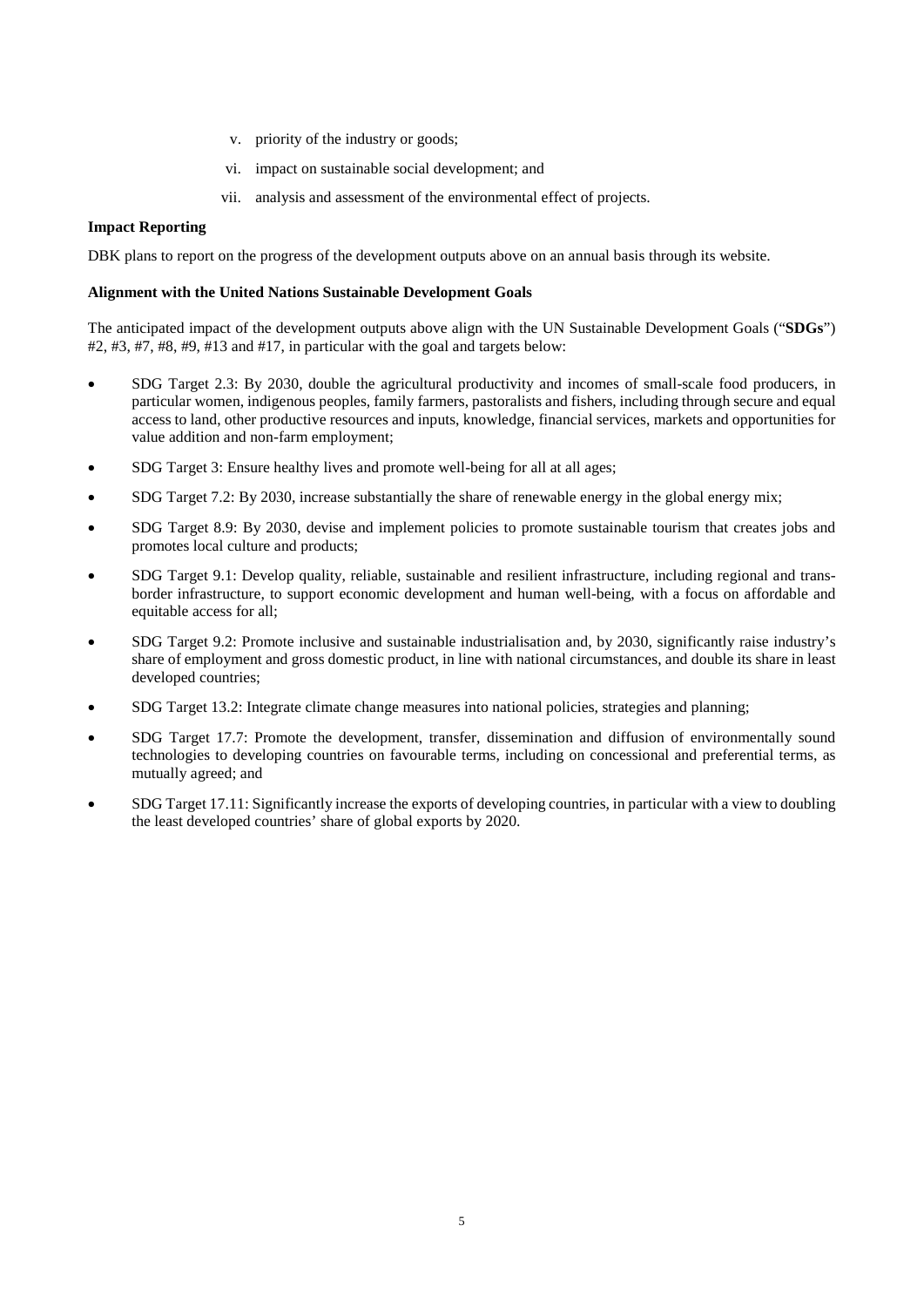### **TERMS AND CONDITIONS OF THE NOTES**

The terms and conditions of the Series 10 Notes shall comprise the "*Terms and Conditions of the Notes*" (the "**Conditions**") set out on pages 104 to 126 (inclusive) of the Base Prospectus which are incorporated by reference herein, as modified and completed by (i) the modifications outlined in the section of this Drawdown Prospectus entitled "*Amendments to the Terms and Conditions of the Notes with respect to the Series 10 Notes*" (the "**Amendments to the Conditions**") and (ii) the issue terms of the Notes set out in the "*Issue Terms of the Notes*" section of this Drawdown Prospectus (the "**Issue Terms of the Notes**" and, together with the Amendments to the Conditions, the "**Series 10 Terms and Conditions**").

All references in this Drawdown Prospectus or in the Base Prospectus incorporated by reference herein to "**Conditions**" or to a numbered "**Condition**" shall be to the Conditions or the relevant numbered Condition, respectively, as modified and completed by the Series 10 Terms and Conditions). References in the Conditions, this Drawdown Prospectus and the Base Prospectus to "**Final Terms**" shall be to the Issue Terms of the Notes.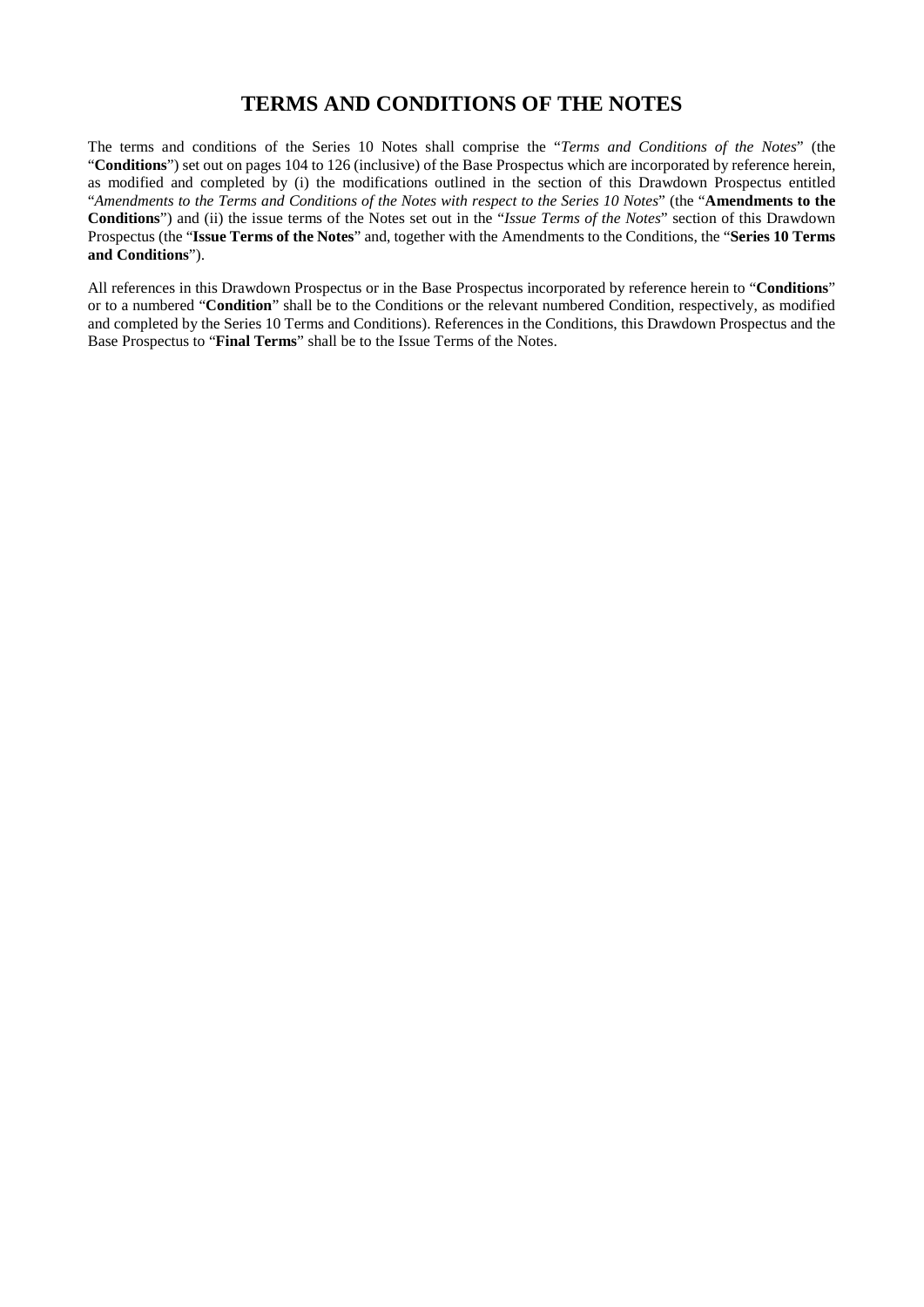# **AMENDMENTS TO THE TERMS AND CONDITIONS OF THE NOTES WITH RESPECT TO THE SERIES 10 NOTES**

With respect to the Series 10 Notes only, the Conditions appearing on pages 104 to 126 (inclusive) of the Base Prospectus will be amended as follows:

### **Condition 2.1. shall be deemed to be supplemented to include the following additional definitions:**

"**Average Representative Market Rate**" shall mean the arithmetic mean of the Representative Market Rates for the last five FX Business Days immediately before (and including) the applicable Rate Calculation Date. In the event that the Calculation Agent is unable to make this calculation due to the unavailability of Representative Market Rates necessary for the calculation, then the Calculation Agent shall take the arithmetic mean of the NBK Rate for the last five days that such NBK Rate was published.

"**Calculation Business Day**" shall mean an FX Business Day used to determine the Average Representative Market Rate.

"**FX Business Day**" shall mean, solely for the purposes of determining the Representative Market Rate, a day, other than a Saturday or Sunday, on which commercial banks and foreign exchange markets are open for business in Nur-Sultan, Kazakhstan.

"**Rate Calculation Date**" shall mean the third FX Business Day preceding each Interest Payment Date, the Maturity Date or any other date on which principal or interest becomes payable under these Conditions.

"**Representative Market Rate**" shall mean, with respect to any Calculation Business Day, the Tenge / U.S. Dollar daily official (market) foreign exchange rate for the previous FX Business Day, expressed as the amount of Tenge per one U.S. Dollar and as reported by the National Bank of Kazakhstan (the "**NBK**") and published on its website (https://www.nationalbank.kz/en/exchangerates/ezhednevnye-oficialnye-rynochnye-kursy-valyut or any successor page thereto) (the "**NBK Rate**"), as determined by the Calculation Agent. In the event that the NBK Rate is unavailable for any Calculation Business Day, then the Calculation Agent shall determine the Representative Market Rate by polling the Reference Banks on the immediately following FX Business Day for the Tenge / U.S. Dollar exchange rate at noon Nur-Sultan time on such Calculation Business Day for the professional market and taking the arithmetic mean of the polled exchange rates, provided that at least two quotations are obtained (the "**Reference Rate**").

"**Tenge**" means the lawful currency for the time being of the Republic of Kazakhstan.

### **Definitions of the "Calculation Agent" and the "Reference Banks" shall be deleted from Condition 2.1 in their entirety and replaced with the following:**

"**Calculation Agent**" shall mean Citibank N.A., London Branch or any successor thereof.

"**Reference Banks**" shall mean ForteBank JSC, JSC Halyk Bank, First Heartland Jusan Bank JSC, Citibank Kazakhstan JSC and JSC VTB Bank (Kazakhstan) or their legal successors.

### **Condition 11 shall be deleted in its entirety and replaced with the following:**

### 11. **PAYMENTS**

- 11.1. Payments of principal shall be made in U.S. Dollars and in the amounts calculated in accordance with Condition 11.3, only against surrender of Notes at the Specified Office of any Transfer Agent or of the Registrar by U.S. Dollar cheque drawn on, or by transfer to U.S. Dollar account maintained by the payee with a bank.
- 11.2. Payments of interest shall, subject to Condition 11.5, be made to the person shown on the Register at the close of business on the fifteenth day before the due date for payment thereof (the "**Record Date**"). Payments of interest on each Note shall be made in U.S. Dollars and in the amounts calculated in accordance with Condition 11.3, by (i) transfer to U.S. Dollar account maintained by the payee with a bank or (ii) U.S. Dollar cheque drawn on a bank and mailed by uninsured post to the holder (or to the first named of joint holders) of such Note at its address appearing in the Register. The holder of such Notes will not be entitled to any interest or other payment for any delay in receiving any amount due in respect of such Notes as a result of a cheque posted in accordance with this Condition arriving after the due date for payment or being lost in the post.
- 11.3. Amounts of interest and principal due in respect of the Notes will be calculated by the Calculation Agent for payment in U.S. Dollars by dividing the relevant Tenge amounts by the Average Representative Market Rate on the applicable Rate Calculation Date. The Calculation Agent will, on each Rate Calculation Date, notify the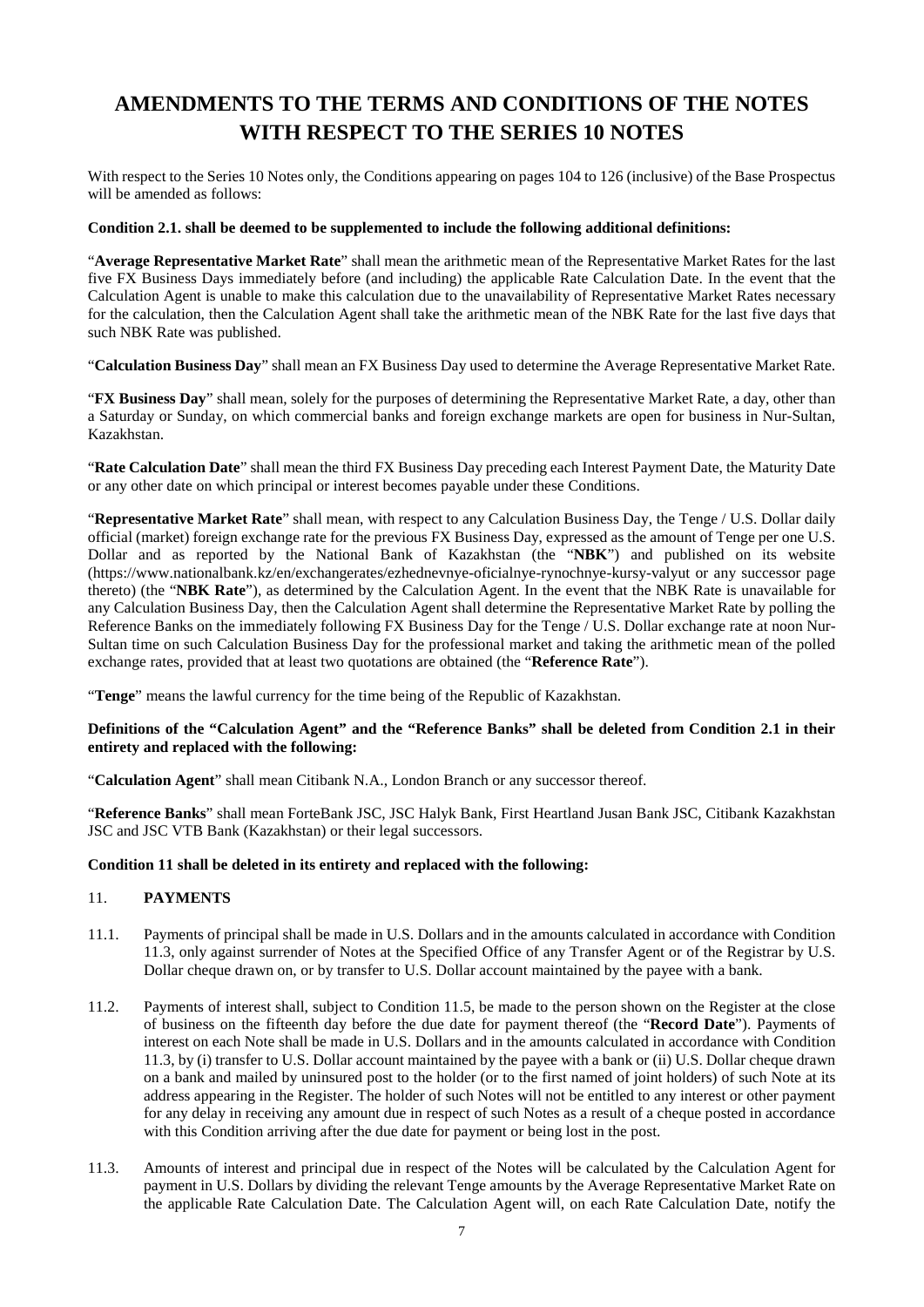Issuer, the Trustee and the Paying Agents of the amounts of interest and principal (stated in both Tenge and U.S. Dollars) payable on any Interest Payment Date, the Maturity Date or any other date on which principal or interest becomes payable under these Conditions, as applicable, as well as the applicable Average Representative Market Rate.

- 11.4. All payments in respect of the Notes are subject in all cases to any applicable fiscal or other laws and regulations in the place of payment, but without prejudice to the provisions of Condition 12. No commissions or expenses shall be charged to the Noteholders in respect of such payments.
- 11.5. If the due date for payment of any amount in respect of any Note is not a Payment Business Day, the holder shall not be entitled to payment in such place of the amount due until the next succeeding Payment Business Day in such place and shall not be entitled to any further interest or other payment in respect of any such delay.
- 11.6. All notifications, opinions, determinations, certificates, calculations, quotations and decisions given, expressed, made or obtained for the purposes of this Condition by the Calculation Agent will (in the absence of manifest error) be binding on the Issuer, the Trustee, the Paying Agents and the Noteholders and no liability to any such Person will attach to the Calculation Agent in connection with the exercise or non - exercise by it of its powers, duties and discretions for such purposes.

#### **Condition 10.2 shall be deleted in its entirety and replaced with the following:**

**10.2** The Notes may be redeemed at the option of the Issuer in whole, but not in part, at any time, on giving not less than 30 nor more than 60 days' notice to the Noteholders in accordance with Condition 19 (which notice shall be irrevocable), at their Early Redemption Amount (Tax), together with interest accrued (if any) to the date fixed for redemption, if the Issuer satisfies the Trustee immediately before the giving of the notice that:

(i) it has or will become obliged to pay additional amounts as provided or referred to in Condition 12 as a result of any change in, or amendment to, the laws or regulations of Kazakhstan or any political subdivision or any authority thereof or therein having power to tax, or any change in the application or official interpretation of such laws or regulations (including a holding by a court of competent jurisdiction), which change or amendment becomes effective on or after the Issue Date of the first Tranche of the Notes; and

(ii) such obligation cannot be avoided by the Issuer taking reasonable measures available to it, provided, however, that no such notice of redemption shall be given earlier than 90 days prior to the earliest date on which the Issuer would be obliged to pay such additional amounts if a payment in respect of the Notes were then due.

Prior to the publication of any notice of redemption pursuant to this paragraph, the Issuer shall deliver to the Trustee (A) a certificate signed by two directors of the Issuer stating that the Issuer is entitled to effect such redemption and setting forth a statement of facts showing that the conditions precedent to the right of the Issuer so to redeem have occurred and (B) an opinion of independent legal advisers of recognised standing to the effect that the Issuer has or will become obliged to pay such additional amounts as a result of such change or amendment and the Trustee shall be entitled to accept such certificate and opinion without further investigation or enquiry and without liability to any person. Upon the expiry of any such notice as is referred to in this Condition 10.2, the Issuer shall be bound to redeem the Notes in accordance with this Condition 10.2.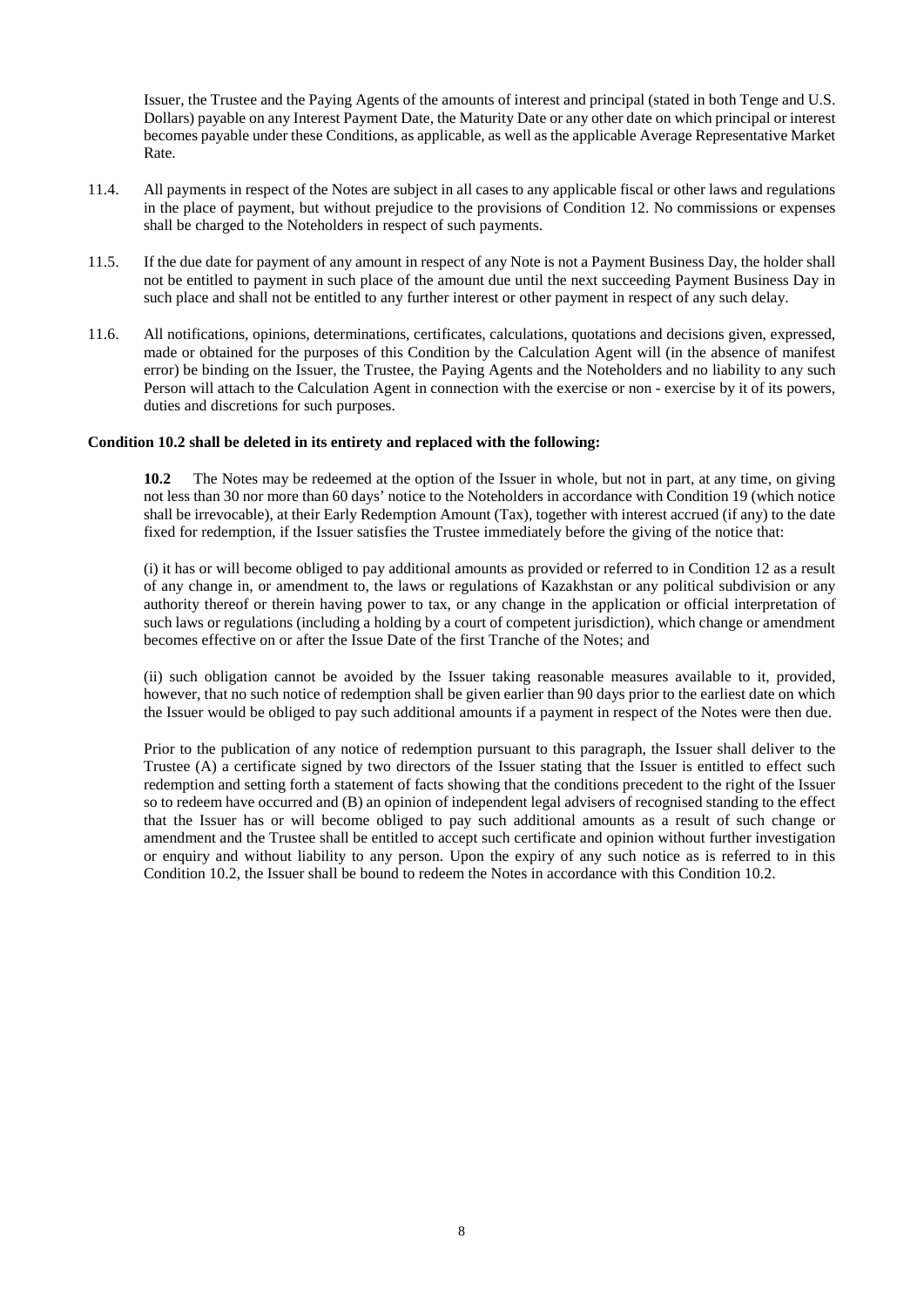# **ISSUE TERMS OF THE NOTES**

| <b>PART A - CONTRACTUAL TERMS</b>                |                                                           |                                                                                                                                                                                                                                                                                                                                                                                                                                                 |
|--------------------------------------------------|-----------------------------------------------------------|-------------------------------------------------------------------------------------------------------------------------------------------------------------------------------------------------------------------------------------------------------------------------------------------------------------------------------------------------------------------------------------------------------------------------------------------------|
| 1.                                               | Issuer:                                                   | JSC Development Bank of Kazakhstan                                                                                                                                                                                                                                                                                                                                                                                                              |
| 2.                                               | Series Number:                                            | 10                                                                                                                                                                                                                                                                                                                                                                                                                                              |
| 3.                                               | Specified Currency or Currencies:                         | Kazakhstan tenge ("KZT" or "Tenge")                                                                                                                                                                                                                                                                                                                                                                                                             |
| 4.                                               | Aggregate Nominal Amount of Notes:                        | KZT 100,000,000,000                                                                                                                                                                                                                                                                                                                                                                                                                             |
| <b>Issue Price:</b><br>5.                        |                                                           | 99.812% of the Aggregate Nominal Amount, payable in U.S.<br>Dollars based on an exchange rate for the conversion of Tenge into<br>U.S. Dollars of KZT $429.33 = U.S.$ \$1.00, which is the Tenge / U.S.<br>Dollar daily official (market) foreign exchange rate as at 29 April<br>2021, as reported by the NBK and published on its website<br>(https://www.nationalbank.kz/en/exchangerates/ezhednevnye-<br>oficialnye-rynochnye-kursy-valyut) |
| 6.                                               | Specified Denomination(s):                                | KZT 100,000,000 and integral multiples of KZT 500,000, in excess<br>thereof.                                                                                                                                                                                                                                                                                                                                                                    |
| 7.                                               | <b>Issue Date:</b><br>(i)                                 | 6 May 2021                                                                                                                                                                                                                                                                                                                                                                                                                                      |
|                                                  | (ii)<br><b>Interest Commencement</b><br>Date:             | 6 May 2021                                                                                                                                                                                                                                                                                                                                                                                                                                      |
| 8.                                               | <b>Maturity Date:</b>                                     | 6 May 2026                                                                                                                                                                                                                                                                                                                                                                                                                                      |
| 9.                                               | <b>Interest Basis:</b>                                    | 10.95% Fixed Rate (further particulars specified below at paragraph<br>13)                                                                                                                                                                                                                                                                                                                                                                      |
| 10.                                              | Redemption/Payment Basis:                                 | Redemption at par                                                                                                                                                                                                                                                                                                                                                                                                                               |
| 11.                                              | Put/Call Options:                                         | Not applicable (except as specified in Condition 10.2 and<br>Condition 10.6)                                                                                                                                                                                                                                                                                                                                                                    |
| 12.                                              | Date of Board approval for issuance of<br>Notes obtained: | 31 March 2021                                                                                                                                                                                                                                                                                                                                                                                                                                   |
| PROVISIONS RELATING TO INTEREST (IF ANY) PAYABLE |                                                           |                                                                                                                                                                                                                                                                                                                                                                                                                                                 |
| 13.                                              | <b>Fixed Rate Note Provisions:</b>                        | Applicable                                                                                                                                                                                                                                                                                                                                                                                                                                      |
|                                                  | (i)<br>Rate of Interest:                                  | 10.95% per annum payable in U.S. Dollars semi-annually in arrear<br>(subject to further particulars specified below at paragraph 20)                                                                                                                                                                                                                                                                                                            |
|                                                  | (ii)<br>Interest Payment Date(s):                         | 6 May and 6 November in each year commencing on 6 November<br>2021                                                                                                                                                                                                                                                                                                                                                                              |
|                                                  | (iii)<br><b>Fixed Coupon Amount:</b>                      | KZT 27,375 per KZT 500,000 payable in U.S. Dollars (subject to<br>further particulars specified below at paragraph 20)                                                                                                                                                                                                                                                                                                                          |
|                                                  | (iv)<br>Broken Amount(s):                                 | Not Applicable                                                                                                                                                                                                                                                                                                                                                                                                                                  |
|                                                  | Day Count Fraction:<br>(v)                                | 30/360                                                                                                                                                                                                                                                                                                                                                                                                                                          |
|                                                  | (vi)<br>Determination Date(s):                            | Not Applicable                                                                                                                                                                                                                                                                                                                                                                                                                                  |
| 14.                                              | Floating Rate Note Provisions:                            | Not Applicable                                                                                                                                                                                                                                                                                                                                                                                                                                  |
| 15.                                              | Zero Coupon Note Provisions:                              | Not Applicable                                                                                                                                                                                                                                                                                                                                                                                                                                  |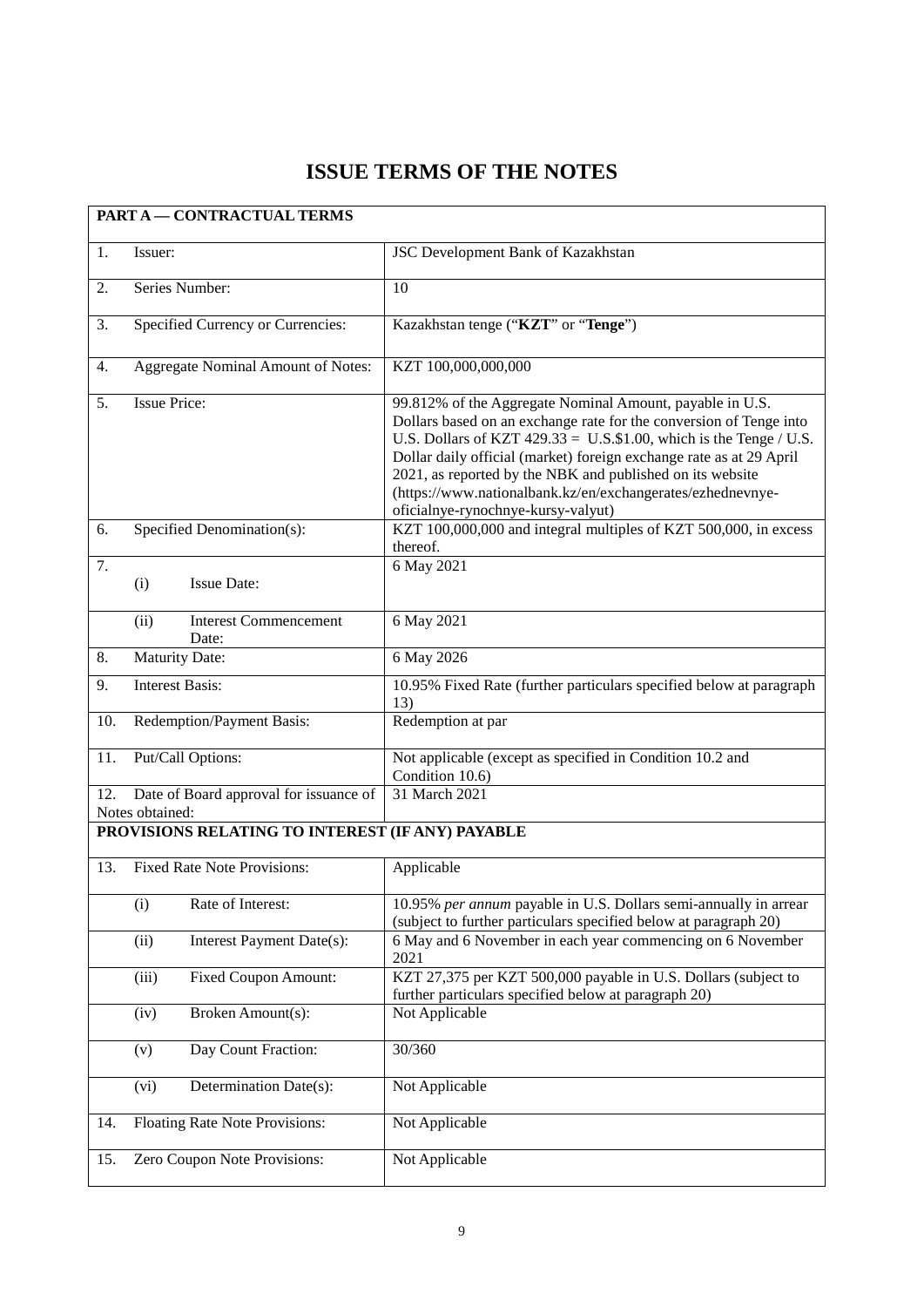| <b>PROVISIONS RELATING TO</b><br><b>REDEMPTION</b>                                                                                                      |                                                                                                                                                                                                                                                                                                                                                                                                                                                                                                                                                            |  |
|---------------------------------------------------------------------------------------------------------------------------------------------------------|------------------------------------------------------------------------------------------------------------------------------------------------------------------------------------------------------------------------------------------------------------------------------------------------------------------------------------------------------------------------------------------------------------------------------------------------------------------------------------------------------------------------------------------------------------|--|
| Call Option:<br>16.                                                                                                                                     | Not Applicable (except as specified in Condition 10.2)                                                                                                                                                                                                                                                                                                                                                                                                                                                                                                     |  |
| 17.<br>Put Options:                                                                                                                                     | Not Applicable (except as specified in Condition 10.6)                                                                                                                                                                                                                                                                                                                                                                                                                                                                                                     |  |
| Final Redemption Amount of each<br>18.<br>Note:                                                                                                         | Redemption at Par, payable in U.S. Dollars (subject to further<br>particulars specified below at paragraph 20)                                                                                                                                                                                                                                                                                                                                                                                                                                             |  |
| 19.<br>Early Redemption Amount:                                                                                                                         |                                                                                                                                                                                                                                                                                                                                                                                                                                                                                                                                                            |  |
| Early Redemption Amount(s) per<br>Calculation Amount payable on redemption<br>for taxation reasons or on event of default or<br>other early redemption: | Redemption at Par, payable in U.S. Dollars (subject to further<br>particulars specified below at paragraph 20)                                                                                                                                                                                                                                                                                                                                                                                                                                             |  |
| PROVISIONS RELATING TO CONVERSION OF PAYMENT AMOUNTS                                                                                                    |                                                                                                                                                                                                                                                                                                                                                                                                                                                                                                                                                            |  |
| 20.<br><b>Conversion of Payment Amounts</b>                                                                                                             | All amounts of interest, principal and other amounts in respect of<br>the Notes will be calculated by the Calculation Agent (as defined in<br>the Conditions) for payment in U.S. Dollars by dividing the<br>relevant Tenge amounts by the Average Representative Market Rate<br>on the applicable Rate Calculation Date (each as defined in the<br>Conditions). See "Amendments to the Terms and Conditions of the<br>Notes with respect to the Series 10 Notes" in the drawdown<br>prospectus dated 4 May 2021 prepared in connection with the<br>Notes. |  |
| <b>GENERAL PROVISIONS APPLICABLE TO THE NOTES</b>                                                                                                       |                                                                                                                                                                                                                                                                                                                                                                                                                                                                                                                                                            |  |
| Form of Notes:<br>21.                                                                                                                                   | Registered Global Notes exchangeable for Definitive Notes in the<br>limited circumstances specified in the Global Note.                                                                                                                                                                                                                                                                                                                                                                                                                                    |  |
| Principal Financial Centre(s):<br>22.                                                                                                                   | New York                                                                                                                                                                                                                                                                                                                                                                                                                                                                                                                                                   |  |
| <b>Additional Financial Centre(s):</b><br>23.                                                                                                           | London, Nur-Sultan                                                                                                                                                                                                                                                                                                                                                                                                                                                                                                                                         |  |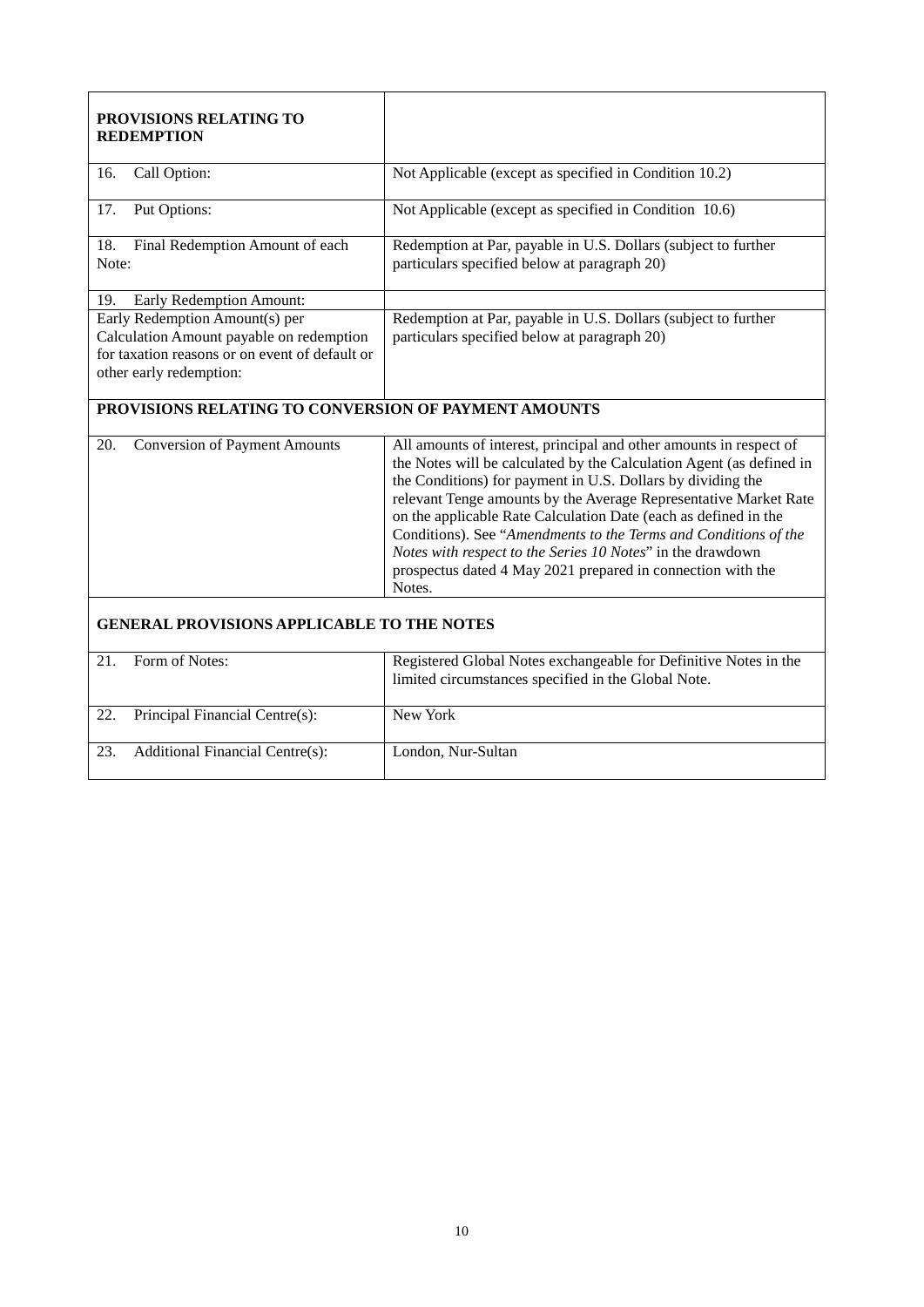| <b>PART B - OTHER INFORMATION</b>                                      |                                                                                                                                                                                                                                                                                                                                                                                                                                                                                                                                                                                                                                                                                                                                                      |  |
|------------------------------------------------------------------------|------------------------------------------------------------------------------------------------------------------------------------------------------------------------------------------------------------------------------------------------------------------------------------------------------------------------------------------------------------------------------------------------------------------------------------------------------------------------------------------------------------------------------------------------------------------------------------------------------------------------------------------------------------------------------------------------------------------------------------------------------|--|
| <b>LISTING</b><br>1.                                                   |                                                                                                                                                                                                                                                                                                                                                                                                                                                                                                                                                                                                                                                                                                                                                      |  |
| Admission to trading:<br>(i)                                           | Application has been made by the Issuer (or on its behalf)<br>for the Notes to be admitted to (i) the official list of the<br>Financial Conduct Authority and to trading on the Main<br>Market of the London Stock Exchange plc (the "London<br>Stock Exchange") and (ii) to the "Bonds" category of the<br>"Debt Securities" sector of the "Main" platform of the<br>Kazakhstan Stock Exchange with effect from 6 May 2021.                                                                                                                                                                                                                                                                                                                         |  |
| Estimate of total expenses related to<br>(ii)<br>admission to trading: | Approximately £4,725 for admission to trading on the Main<br>Market of the London Stock Exchange and approximately<br>KZT 9,042,700 for admission to trading on the "Bonds"<br>category of the "Debt securities" sector of the "Main"<br>platform of the Kazakhstan Stock Exchange.                                                                                                                                                                                                                                                                                                                                                                                                                                                                  |  |
| 2.<br><b>RATINGS</b>                                                   |                                                                                                                                                                                                                                                                                                                                                                                                                                                                                                                                                                                                                                                                                                                                                      |  |
| Ratings:                                                               | The Notes to be issued have been rated:<br>Moody's: Baa3<br>Fitch: BBB<br>Moody's defines obligations with a rating of Baa as<br>"medium-grade and subject to moderate credit risk and as<br>such may possess certain speculative characteristics". The<br>numerical modifier of 3 indicates a ranking in the lower end<br>of that generic rating category.<br>Fitch defines obligations with a rating of BBB as those with<br>"good credit quality" which indicate that "expectations of<br>credit risk are currently low".<br>Each of Moody's and Fitch is established in the United<br>Kingdom and is registered under Regulation (EU) No<br>1060/2009 as it forms part of domestic law by virtue of the<br>European Union (Withdrawal) Act 2018. |  |

### **3. INTERESTS OF NATURAL AND LEGAL PERSONS INVOLVED IN THE ISSUE**

Save as discussed in Subscription and Sale, so far as the Issuer is aware, no person involved in the offer of the Notes has an interest material to the offer.

### **4. YIELD**

| Indication of yield: | 11.00%                                                                                                                                                                                                                                                                                                                                                                                                                                                                                                                  |
|----------------------|-------------------------------------------------------------------------------------------------------------------------------------------------------------------------------------------------------------------------------------------------------------------------------------------------------------------------------------------------------------------------------------------------------------------------------------------------------------------------------------------------------------------------|
|                      | The yield is calculated at the Issue Date on the basis of the<br>Issue Price. It is not an indication of future yield. As the<br>Notes are denominated in Tenge, while interest, principal<br>and other amounts are payable in U.S. Dollars, the total<br>yield, stated in percentage terms, on an investment in the<br>Notes will be affected by fluctuations in the exchange rate<br>between the Tenge and the U.S. Dollar and may not be the<br>same when calculated in U.S. Dollars as when calculated<br>in Tenge. |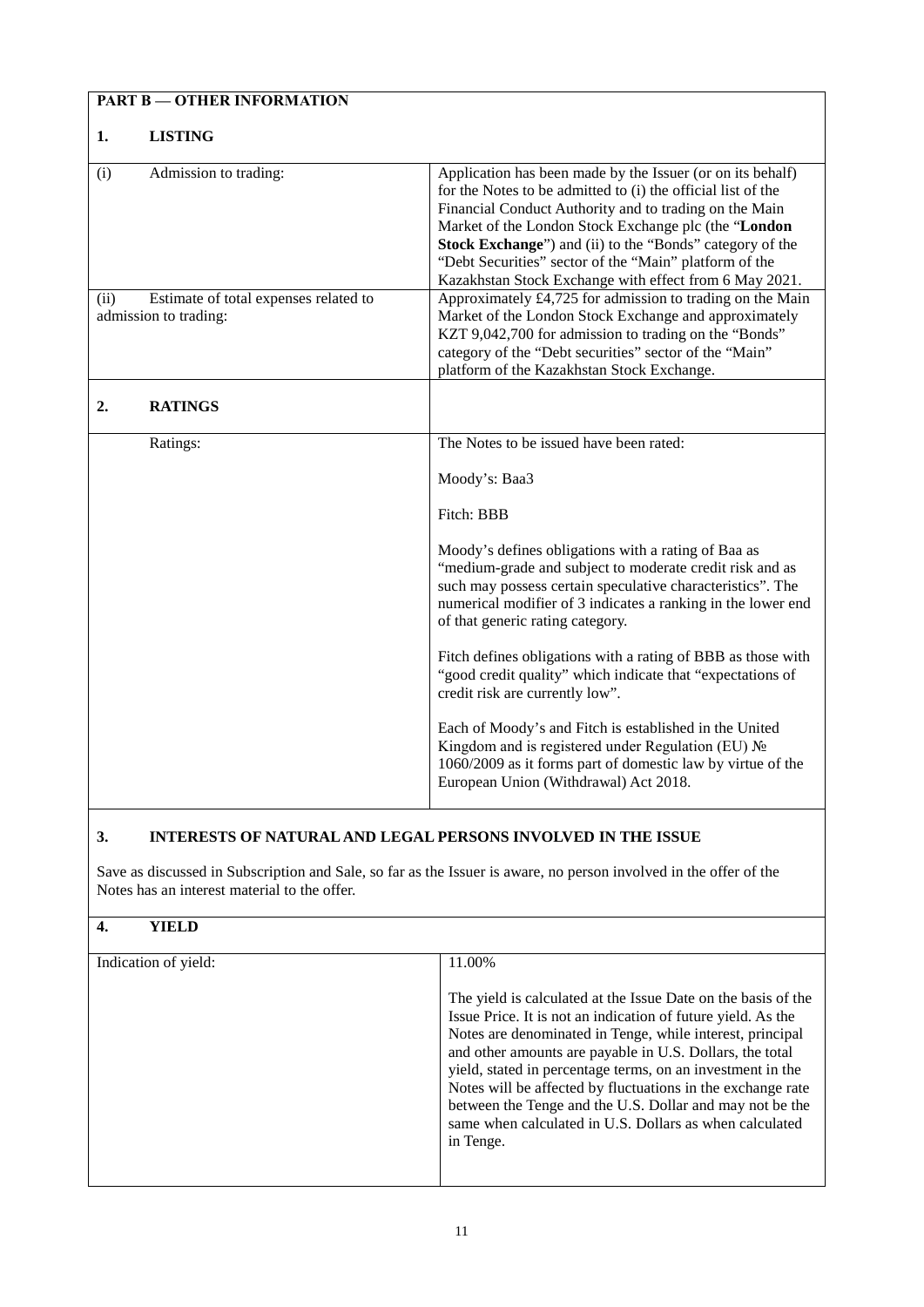# **5. REASONS FOR THE OFFER AND ESTIMATED NET PROCEEDS**

| Reasons for the offer:                            | See "General Information" in the drawdown prospectus    |
|---------------------------------------------------|---------------------------------------------------------|
|                                                   | dated 4 May 2021 prepared in connection with the Notes. |
| Estimated net proceeds:                           | U.S.\$226,000,000                                       |
|                                                   |                                                         |
| <b>6. OPERATIONAL INFORMATION</b>                 |                                                         |
|                                                   |                                                         |
| ISIN Code (Regulation S Notes):                   | XS2337670421                                            |
|                                                   |                                                         |
| ISIN Code (Rule 144A Notes):                      | US25159XAC74                                            |
| Common Code (Regulation S Notes):                 | 233767042                                               |
|                                                   |                                                         |
| Common Code (Rule 144A Notes):                    | 233836893                                               |
| CFI (Regulation S Notes):                         | <b>DTFXFR</b>                                           |
|                                                   |                                                         |
| CFI (Rule 144A Notes):                            | <b>DBFUGR</b>                                           |
| FISN (Regulation S Notes):                        | JSC DEV.BK.KAZ/MTN 20260506 SER-10                      |
|                                                   |                                                         |
| FISN (Rule 144A Notes):                           | DEV BK KAZAKHST/NT 20260506 UNSEC 1                     |
| CUSIP (Rule 144A Notes):                          | 25159X AC7                                              |
| Any clearing system(s) other than Euroclear Bank  | Not Applicable                                          |
| SA/NV, Clearstream Banking SA or DTC and the      |                                                         |
| relevant identification number(s):                |                                                         |
|                                                   |                                                         |
| Names and addresses of additional Paying Agent(s) | Not Applicable                                          |
| (if any):                                         |                                                         |
| <b>Stabilising Manager:</b>                       |                                                         |
|                                                   | Citigroup Global Markets Limited                        |
| <b>Calculation Agent:</b>                         | Citibank N.A., London Branch                            |
| Joint Bookrunners:                                |                                                         |
|                                                   | Citigroup Global Markets Limited, JSC Halyk Finance,    |
|                                                   | J.P. Morgan Securities plc and VTB Capital plc          |
| Development Finance Structuring Agent:            | J.P. Morgan Securities plc                              |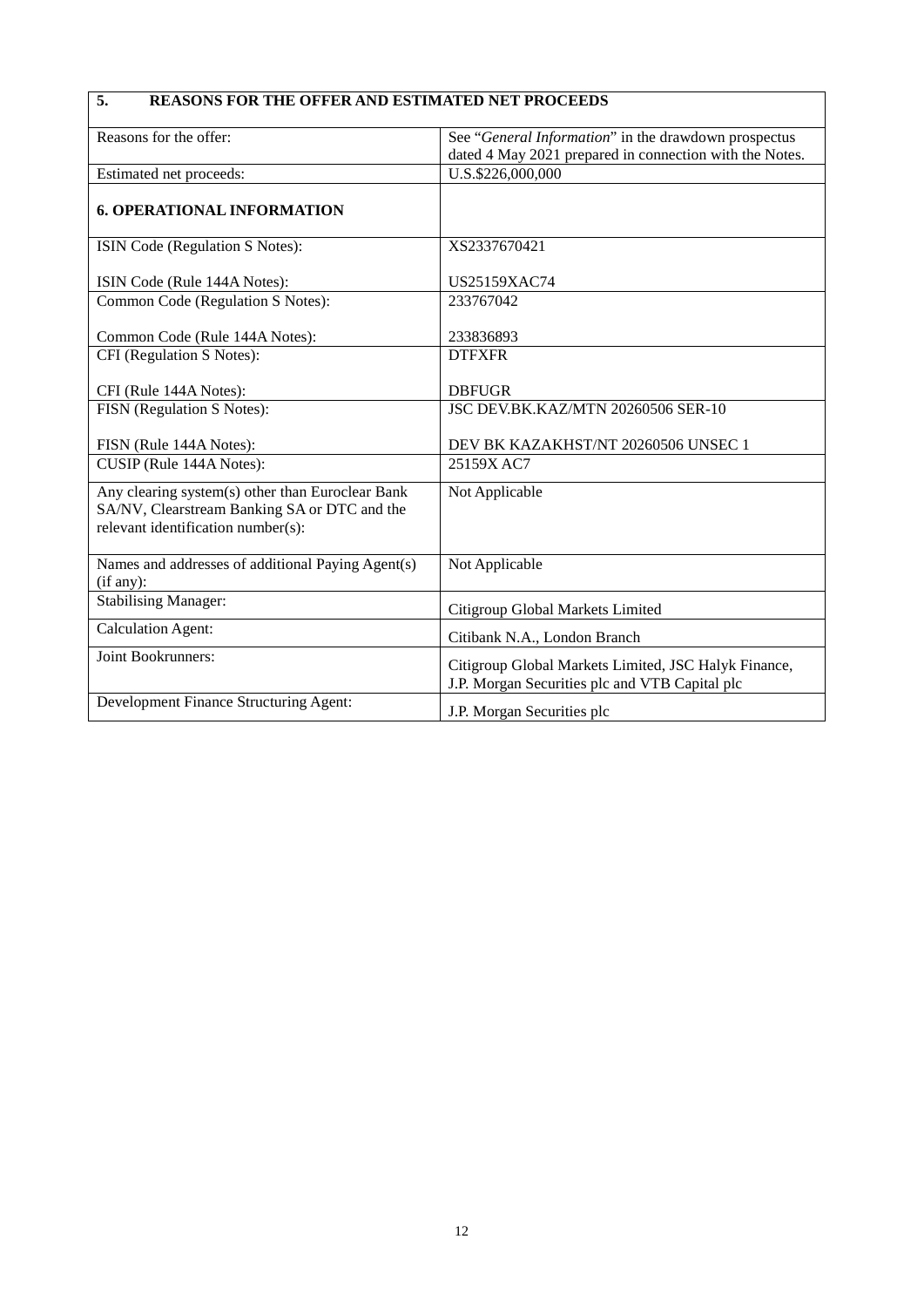### **GENERAL INFORMATION**

- (1) The listing of the Notes on the Official List will be expressed as a percentage of their nominal amount (exclusive of accrued interest). It is expected that listing of the Notes on the Official List and admission of the Notes to trading on the Market will be granted on or before 6 May 2021, subject only to the issue of the Global Notes. Prior to official listing and admission to trading, however, dealings will be permitted by the London Stock Exchange in accordance with its rules. Transactions will normally be effected for delivery on the third working day after the day of the transaction. The expenses related to the admission to trading of the Notes are expected to be approximately £4,725.
- (2) The Issuer will use its reasonable endeavours to cause the Notes to be admitted to the "Bonds" category of the "Debt Securities" sector of the "Main" platform of the Kazakhstan Stock Exchange as from (and including) the date of Issue of the Notes.
- (3) The issue of the Notes was authorised by the resolution of the Board of Directors of the Issuer passed on 31 March 2021.
- (4) The Legal Entity Identifier code of the Issuer is 213800LCDPGJ1BI7KX98.
- (5) The website of the Issuer is https://www.kdb.kz/en/. The information on https://www.kdb.kz/en/ does not form part of this Drawdown Prospectus, except where that information has been incorporated by reference into this Drawdown Prospectus.
- (6) For as long as the Notes remain outstanding, copies and, where appropriate, English translations of the following documents may be inspected during normal business hours at the specified office of the Principal Paying and Transfer Agent and the website of the Issuer at https://www.kdb.kz/investors/eurobonds-and-credit-ratings/, namely:
	- (a) the Agency Agreement (as defined in the Base Prospectus) and the Supplemental Agency Agreement with respect to the Series 10 Notes dated 6 May 2021 between the Issuer, the Calculation Agent, the Trustee, the Principal Paying and Transfer Agent, the Luxembourg Registrar and the U.S. Paying and Transfer Agent and U.S. Registrar;
	- (b) the Trust Deed (as defined in the Base Prospectus) and the Supplemental Trust Deed with respect to the Series 10 Notes dated 6 May 2021 between the Issuer and the Trustee; and
	- (c) a copy of this Drawdown Prospectus and the Base Prospectus.

This Prospectus will also be published on the website of the Regulatory News Service operated by the London Stock Exchange at http://www.londonstockexchange.com/exchange/prices-and-news/news/market-news/market-newshome.html.

- (7) Since 31 December 2020 (the end of the last financial period for which audited financial information has been published), there has been no material adverse change in the prospects of the Group nor has there been a significant change in the financial performance or financial position of the Group.
- (8) The Notes have been accepted for clearance through DTC, Euroclear and Clearstream, Luxembourg.
- (9) The net proceeds of the issue of the Notes will be applied by the Issuer for general corporate purposes, including for the funding of various investment and export projects, trade finance activities and for the refinancing of existing debt. The net proceeds of the Notes are expected to support DBK and its borrowers and thus promote development in Kazakhstan.
- (10) There are no governmental, legal or arbitration proceedings (including any such proceedings which are pending or threatened, of which the Issuer is aware), during the 12 months preceding the date of this Drawdown Prospectus, which may have, or have had in the recent past, a significant effect on the financial position or profitability of the Issuer or of the Group, taken as a whole.
- (11) Neither the Issuer nor any of its subsidiaries has entered into any material contracts outside the ordinary course of its business, which could result in the Issuer being under an obligation or entitlement that is material to their ability to make payments under the Notes.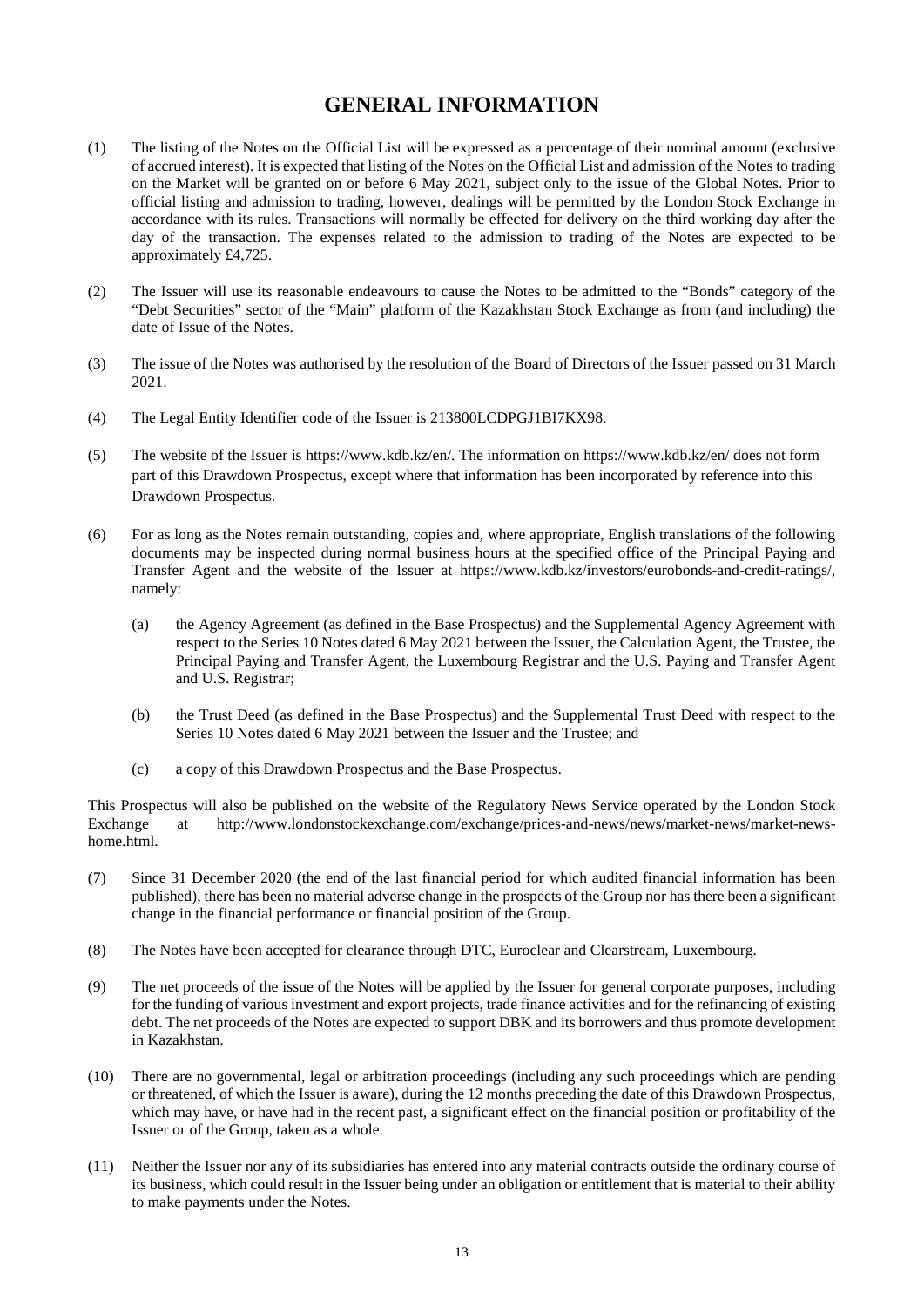- (12) The Issuer does not intend to provide any post-issuance transaction information regarding the Notes.
- (13) There are no potential conflicts of interest between any duties of the members of the administrative, management or supervisory bodies of the Issuer towards the Issuer and their private interests and/or other duties.
- (14) Certain of the Joint Bookrunners and their respective affiliates have engaged, and may in the future engage, in investment banking and/or commercial banking transactions with, and may perform services for the Issuer and its affiliates in the ordinary course of business. Certain of the Joint Bookrunners and their respective affiliates may have positions, deal or make markets in the Notes, related derivatives and reference obligations, including (but not limited to) entering into hedging strategies on behalf of the Issuer and its affiliates, investor clients, or as principal in order to manage their exposure, their general market risk, or other trading activities.

In addition, in the ordinary course of their business activities, the Joint Bookrunners and their respective affiliates may make or hold a broad array of investments and actively trade debt and equity securities (or related derivative securities) and financial instruments (including bank loans) for their own account and for the accounts of their customers.

Such investments and securities activities may involve securities and/or instruments of the Issuer and its affiliates. Certain of the Joint Bookrunners and their respective affiliates that have a lending relationship with Issuer routinely hedge their credit exposure to Issuer consistent with their customary risk management policies. Typically, such Joint Bookrunners and their respective affiliates would hedge such exposure by entering into transactions which consist of either the purchase of credit default swaps or the creation of short positions in securities, including potentially the Notes. Any such positions could adversely affect future trading prices of the Notes. The Joint Bookrunners and their respective affiliates may also make investment recommendations and/or publish or express independent research views in respect of such securities or financial instruments and may hold, or recommend to clients that they acquire, long and/or short positions in such securities and instruments.